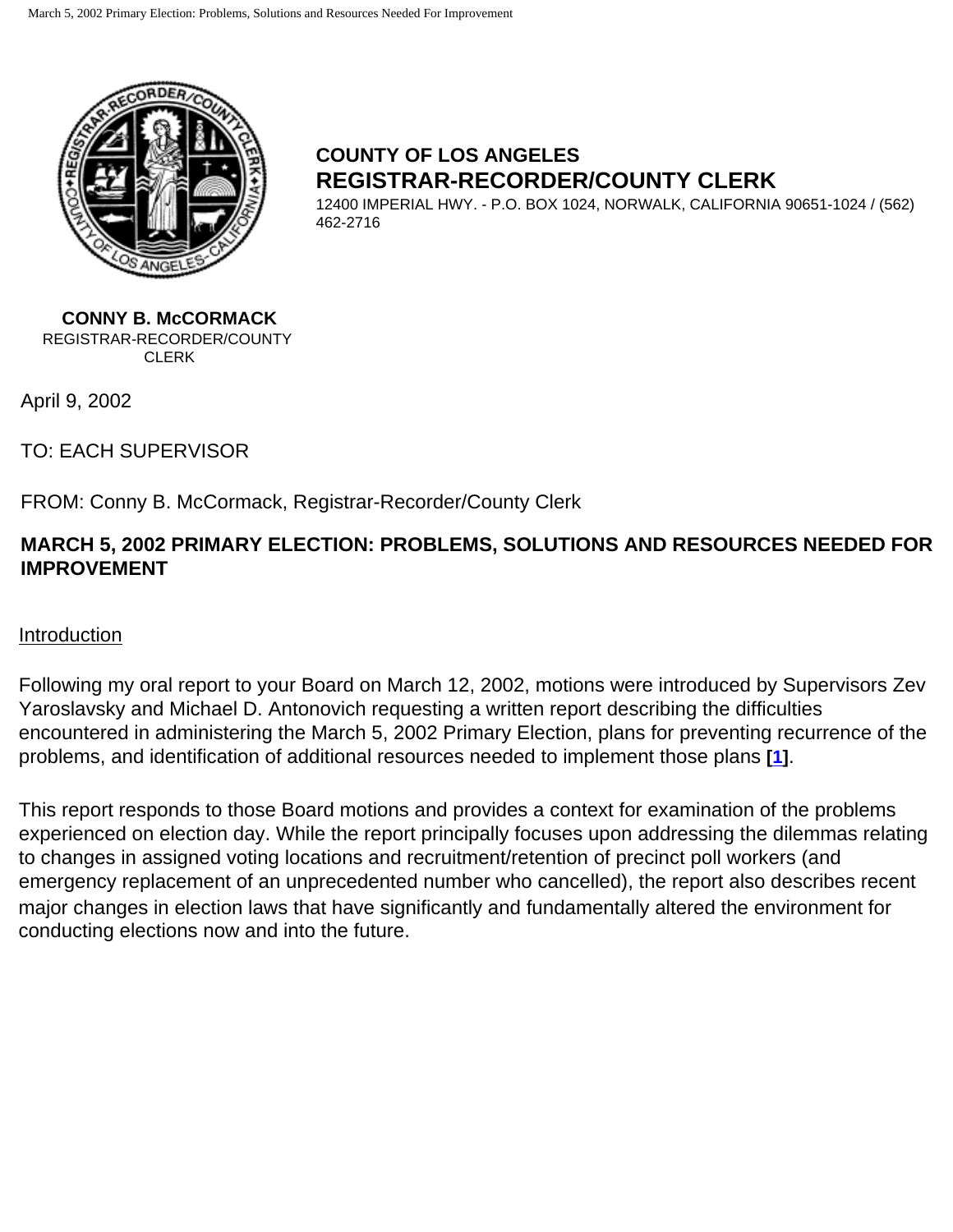## **Overview**

The problems experienced in the March 5, 2002 Primary Election cannot be analyzed in a vacuum. This election was conducted under new and unusual circumstances that greatly contributed to voter and poll worker confusion including: 1) a difficult redistricting process, significantly foreshortened due to the first Gubernatorial Primary held in March instead of June, 2) the confusing new "Modified Closed" Primary election rules that, for the first time, allowed voters registered as "decline to state" or non-partisan to cast ballots in some, but not all, political party primaries, and 3) the first statewide election held under the truncated 15-day voter registration deadline.

#### [back to top](#page-0-0)

Some of the resulting problems were predicted prior to the election in a news release **[\[2\]](#page-20-1)** issued in conjunction with a press briefing the Registrar-Recorder/County Clerk (RR/CC) held in Los Angeles on February 20, 2002. The Registrars of Voters from Alameda, San Bernardino and Riverside Counties also participated in this press briefing in a show of solidarity highlighting the statewide nature of anticipated problems in administering this election.

The complexity of the "Modified Closed" Primary format, which replaced the popular Open or Blanket Primary rules that were in place for the 1998 and 2000 primary elections **[[3](#page-20-2)]**, confused voters and poll workers alike (colorful graphics are illustrative and found at [Attachment 3.](http://www.lavote.net/general/3-5-02PSR/attach3.htm) The new format, combined with the effects of political jurisdictions' redistricting following the 2000 U.S. Census, taxed our existing systems and staff to the limits of their ability to cope with polling location shortages and last minute poll worker cancellations of unprecedented proportions.

Additionally, the March 2002 Primary Election was the first statewide election since the law was changed shortening the voter registration deadline by two weeks from 29 days to 15 days prior to every election. This greatly impacted election preparations as lists of registered voters by precinct must be printed 19 days before the election in order to complete distribution of election supplies to the County's 4,845 voting locations **[\[4\]](#page-20-3)**.

As is fully described later in this report **[\[5\]](#page-20-4)**, the most significant problem that occurred in administering the March 5th election was the unprecedented number of Precinct Inspectors (supervising poll workers in charge at each voting location) who cancelled their service at the last minute. This resulted in late opening of 121 polling locations **[\[6\]](#page-20-5)** because the RR/CC lacked sufficient emergency response mechanisms to accommodate the *quadrupling* of cancellations compared with past elections. Postelection research has involved telephoning cancelled inspectors to get their feedback on reasons for decisions to cancel their previously agreed upon service and that data is included herein.

#### [back to top](#page-0-0)

The RR/CC department needs additional financial resources for poll worker pay incentives, replacement of 30-year old precinct election supply boxes and additional staff positions. As described on pages 19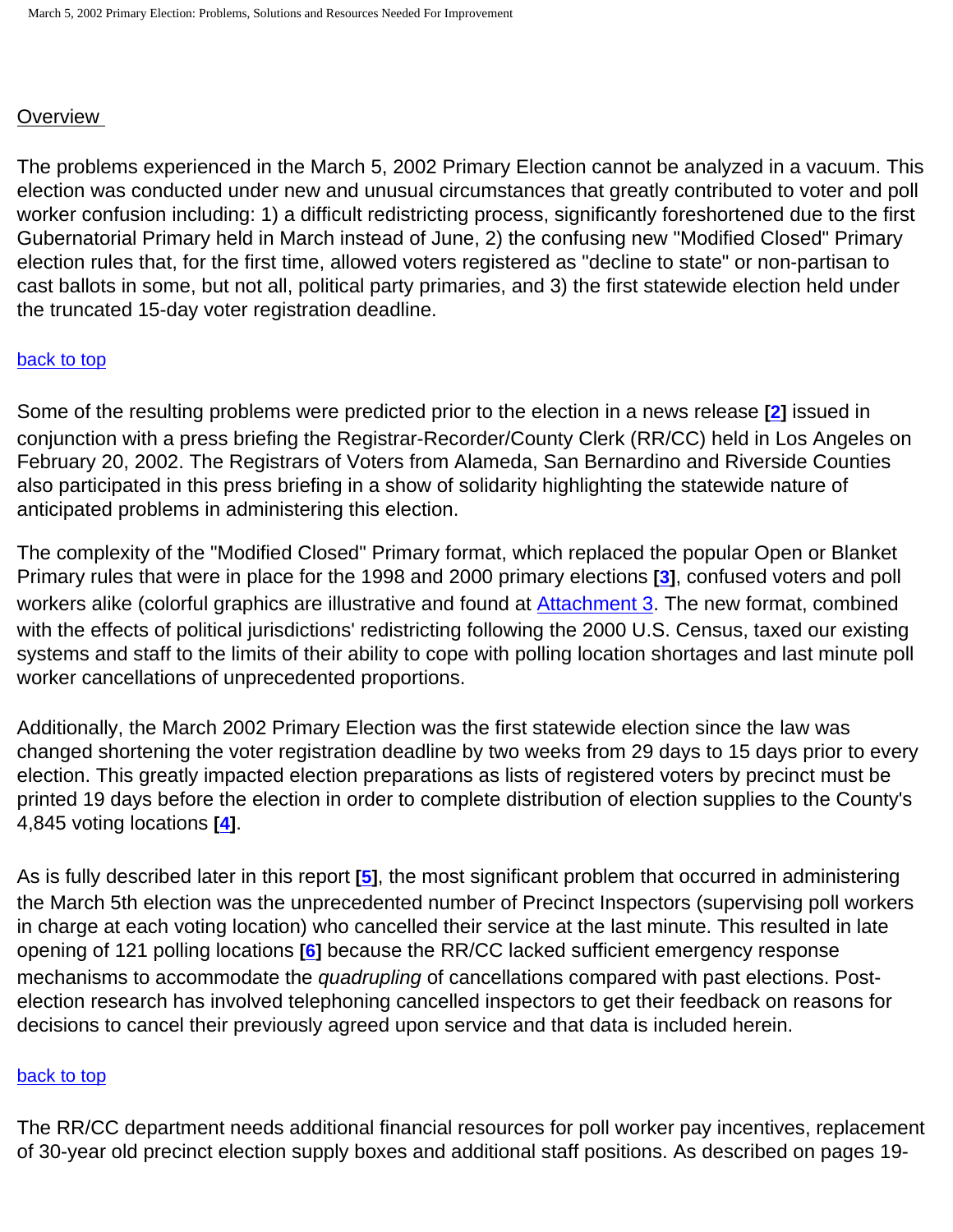21 of this report, augmented staffing and poll worker pay increase proposals were identified in a management audit of the Department by the outside consulting firm, Strategica, in a comprehensive report released in November 2000.

The Department subsequently submitted in February 2001, in conjunction with the FY 2001-2002 County budget process, a proposal requesting appropriate staff to adequately address the year-round requirements of coordinating and expanding newer areas of poll worker recruitment from the ranks of County employees, private businesses, high school and college students. This strategy is essential to both supplement and be prepared to replace the rapidly aging veteran force of poll workers, many of whom have served for decades but are now unavailable in record numbers due to retirement, physical infirmity or death.

After funding of new positions was denied in FY 2001-2002, pared down proposals were compiled and presented over the past year to the CAO and to Board offices as detailed in [Attachment 5](http://www.lavote.net/general/3-5-02PSR/attach5.pdf) *(.pdf file)*. Additional resources are also needed to expand the Adopt-A-Poll and Poll Worker Academy **[\[7\]](#page-20-6)** programs that the department initiated in 2001as pilot projects but which have been unsustainable due to lack of staff to assign to coordinate the development and maintenance of such new programs.

# Background and Unusual Circumstances Surrounding March 5, 2002 Primary

# *Impact of Redistricting*

Once per decade, following the U.S. Census, Federal and State laws require that all political jurisdictions redraw their boundary lines to ensure that the population of each district (congressional, state assembly, state senate, board of supervisors, city councils, schools, etc) is approximately equal.

## [back to top](#page-0-0)

The impact of redistricting is felt at the local level - the County. The redistricting process is not complete until County Registrars receive all new district lines and adjust the voting precinct boundaries to avoid bisecting any of the new political districts' lines (a massive task in Los Angeles County given the huge number of 5,000 voting precincts). Redistricting always has an impact on the elections immediately following implementation, but the affect on the March 2002 Election was more widespread than ever due primarily to the State Legislature's decision not to "nest" **[\[8](#page-20-7)]** two State Assembly Districts contiguously within the boundaries of each State Senate District.

A decade ago following the last redistricting, even though "nesting" of State Senate and Assembly districts was respected and when the 1992 Primary Election was held in June instead of March, our systems were barely able to process the data and re-draw precinct boundary lines in time to complete mandated election events. In 2001/2002, the process was cut short by a full three months due to the first ever Gubernatorial Primary Election held in March. The 2001 precinct redistricting included an unprecedented number of changes described in a memo sent by the RR/CC to your Board in November 2001 **[[9](#page-21-0)]**.

Voters by and large are oblivious to the redistricting process until many confront the fact that their polling place has changed (precinct boundary changes as a result of redistricting caused approximately 20% of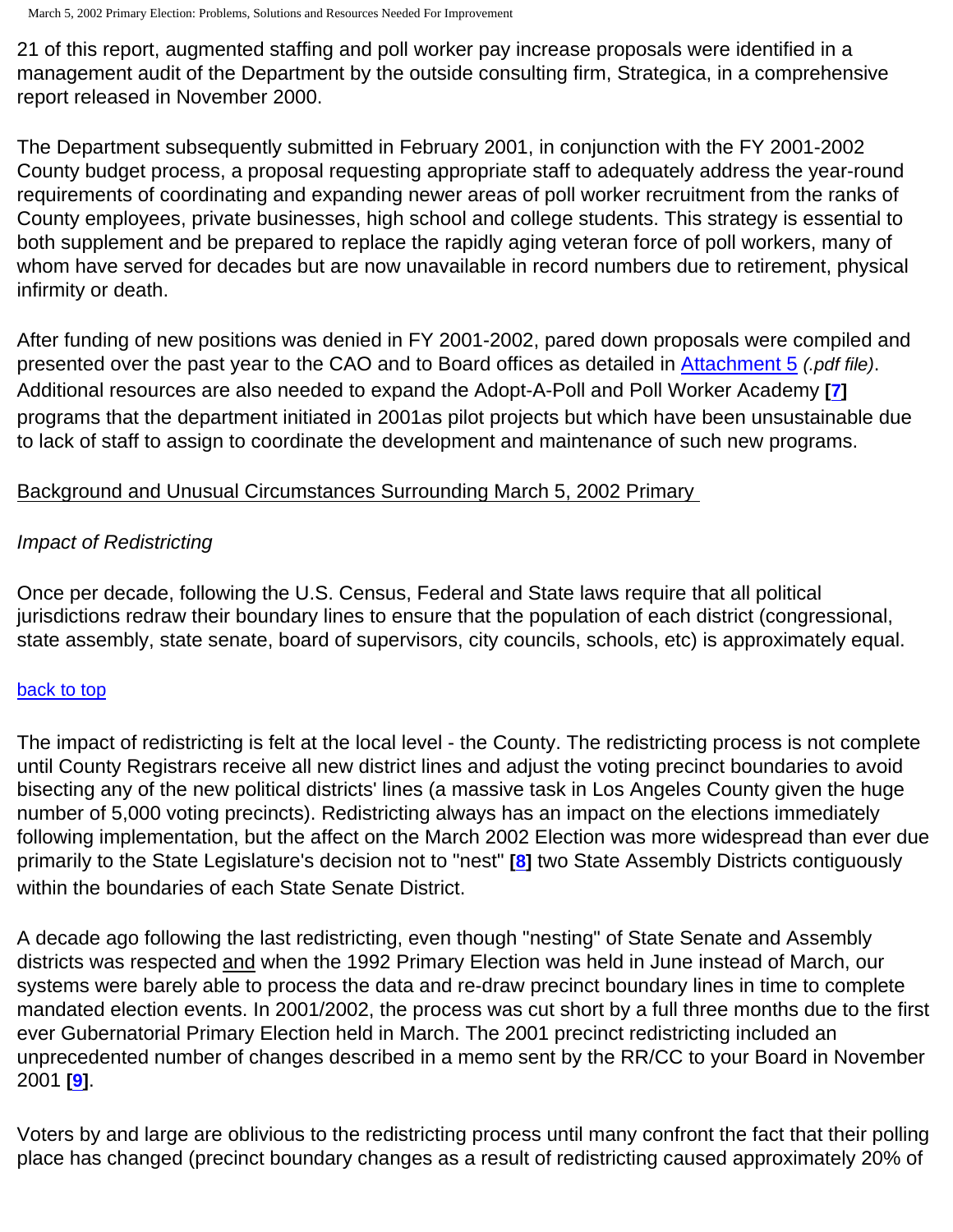L.A. County voters to be assigned to an unfamiliar polling place). Our post-election research has now revealed that most voters are unaware that when a new State Assembly, State Senate or Congressional boundary line, for example, has divided their neighborhood, requiring adjustment of the precinct boundaries accordingly as precinct lines cannot by law bisect any political jurisdictions' boundaries. The consequence for a number of voters was assignment to a new voting location different from their immediate neighbors. Several examples of complaints from voters expressing anger about having their voting location changed are illustrative of this problem and are included as attachments to this report **[[10\]](#page-21-1)**.

#### [back to top](#page-0-0)

While some problems resulting from statewide redistricting were predicted, the magnitude was not foreseen including: 1) the re-precincting process fell behind schedule, delaying the required relocation of hundreds of new voting sites, and 2) the number of distinct ballot combinations (unique set of candidates and propositions dependent upon geographic area and political district boundaries) dramatically increased. This explosion of ballot combinations in all Counties ultimately resulted in sample ballot booklet printing and delivery delays statewide and soaring sample ballot printing costs. In Los Angeles County these costs more than doubled from any previous countywide election (the former highest sample ballot printing bill was \$1.4 million; the estimated cost for the March 5, 2002 election sample ballot booklets is \$3 million) **[\[11](#page-21-2)]**.

Changes in precinct boundaries have a "ripple" effect throughout the entire election preparation process. As the number of precinct boundary changes increase, so do the number of polling places that must be relocated and the number of poll workers who are reassigned to abide by election law that mandates poll workers' assignment to their "home" precinct whenever possible.

# *Confusing "Modified Closed Primary" Election Format*

Much of our pre-election planning involved designing and disseminating outreach materials to educate voters and poll workers about the radically-changed voting rules for the Primary Election:

- An "Alert" was prominently placed on the front cover of all sample ballot booklets highlighting the new election "Modified Closed" Primary format. Also an explanation of the new rules appeared on the first page of every sample ballot booklet mailed to 4.1 million of the County's registered voters, **[[12\]](#page-21-3)**
- A poster describing the "Modified Closed Primary" was distributed in all election supply boxes for display at the 4,845 polling places, and
- A new poll worker training video entitled "Primary Eye" focusing on the new rules was shown at each of the 330 poll worker training classes. A copy was also included in the election supply boxes delivered to all 4,845 precinct inspectors (copies were sent in February to each of your Board offices).

#### [back to top](#page-0-0)

In spite of these efforts, post-election telephone surveys to precinct Inspectors and analysis of poll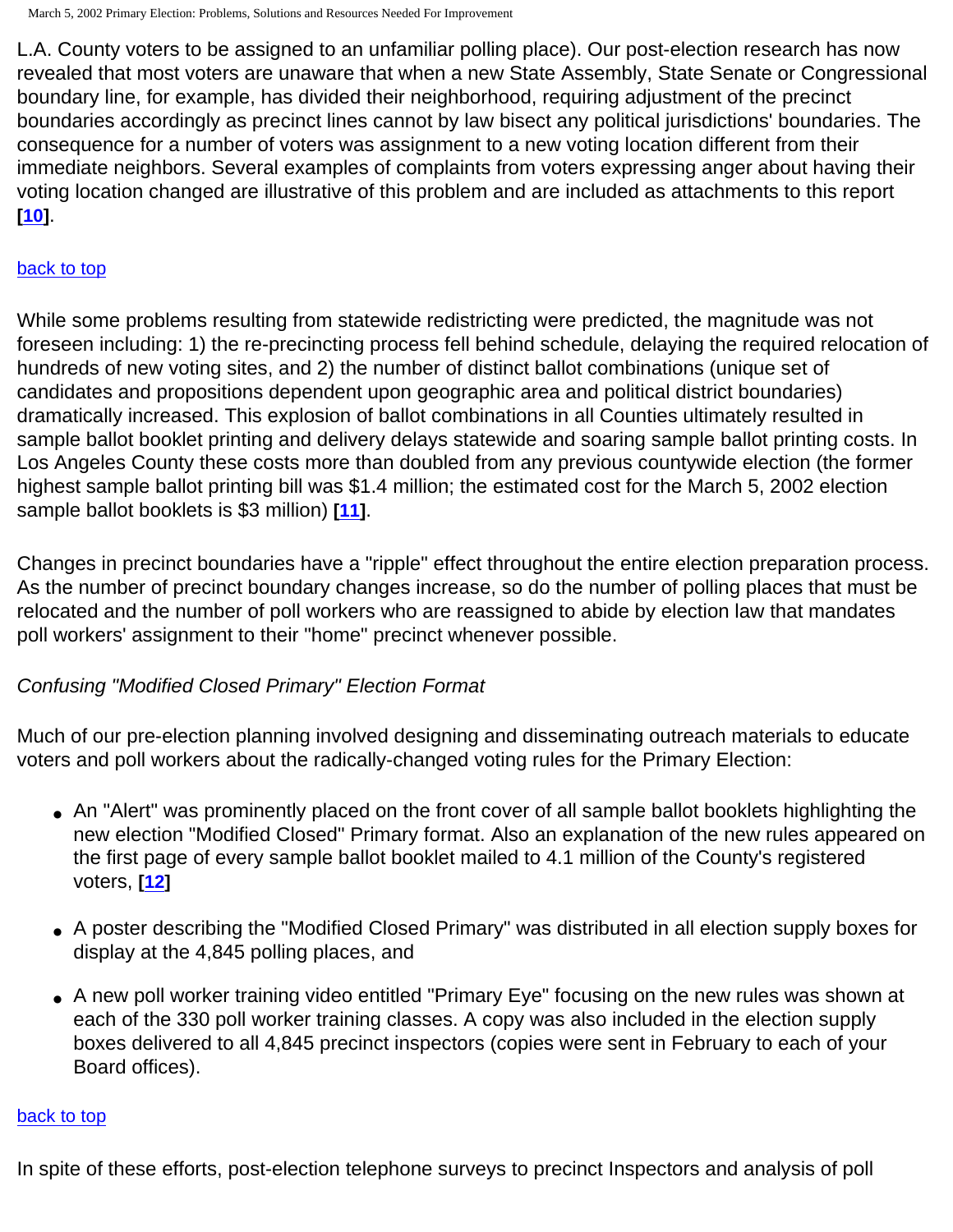worker training class attendance statistics has now revealed that a significant number of poll worker cancellations was due to poll worker concerns that they would be unable to answer voters' questions about the unfamiliar new election rules (compared with the Open/Blanket Primary format used for the past two primary elections that was very popular as it allowed all voters a complete range of choice among candidates for all political parties). Evidence of poll workers harboring such concerns is apparent when examining the number of poll workers who attended training classes compared with the number who actually served on election day. Traditionally, almost 100% of poll workers who attend a preelection training class show up to serve on election day. However, for this election, of the 15,788 poll workers who attended training, only 13,863 actually served.

Post-election research has also revealed that Los Angeles County was not alone among California counties experiencing unexpected and surprisingly high rates of poll worker cancellations and election day no-show rates. For example:

- While Los Angeles County experienced a 2% "no show" rate for Precinct Inspectors, San Diego County documented 3% of Inspectors who failed to show up on election day. San Diego has a program of Assistant Inspectors, paid an additional \$20, who are expected to serve when Inspectors cancel.
- Reports in the press revealed similar problems in San Bernardino County. Statistics are still being gathered from other counties, including Alameda and San Francisco, that reported record-high cancellations.

Additionally, in a conversation this month with the State of Washington's Election Director, the RR/CC discovered that the confusing format of that state's last presidential primary election resulted in poll worker mutiny and defections of unprecedented proportion. Indeed, the Washington Election Director stated that a large number of their experienced poll workers are now on record as stating that they are willing to continue as poll workers in every type of election except future presidential primaries conducted under their complex rules.

## [back to top](#page-0-0)

The pervasive nature of these similar experiences forebodes a repeat of such problems in future primary elections. This concern is heightened by the fact that California's next scheduled statewide "Modified Closed" Primary is the March 2004 Presidential Primary Election. Assuming the Democratic and Republican parties continue to allow decline-to-state/non-partisan voters to participate in their primary elections, non-partisans will be allowed to vote on those parties' candidates for congress, state assembly, and other partisan offices with the *exception* of the presidential contest. This prohibition from voting on the top of the ticket inevitably will lead to a level of non-partisan voter confusion and anger that can be expected to be directed at poll workers on election day - a situation that is bound to cause a crisis in poll worker recruitment and defections in high numbers of those who agreed to serve prior to learning about this onerous restriction.

# **Problem: Polling Place Shortages, Cancellations and Location Changes**

As the pie chart at [Attachment 10](http://www.lavote.net/general/3-5-02PSR/attach10.htm) shows, a wide variety of types of facilities are used as polling places. Public buildings of all kinds are usually familiar to voters and often have appropriate access and parking.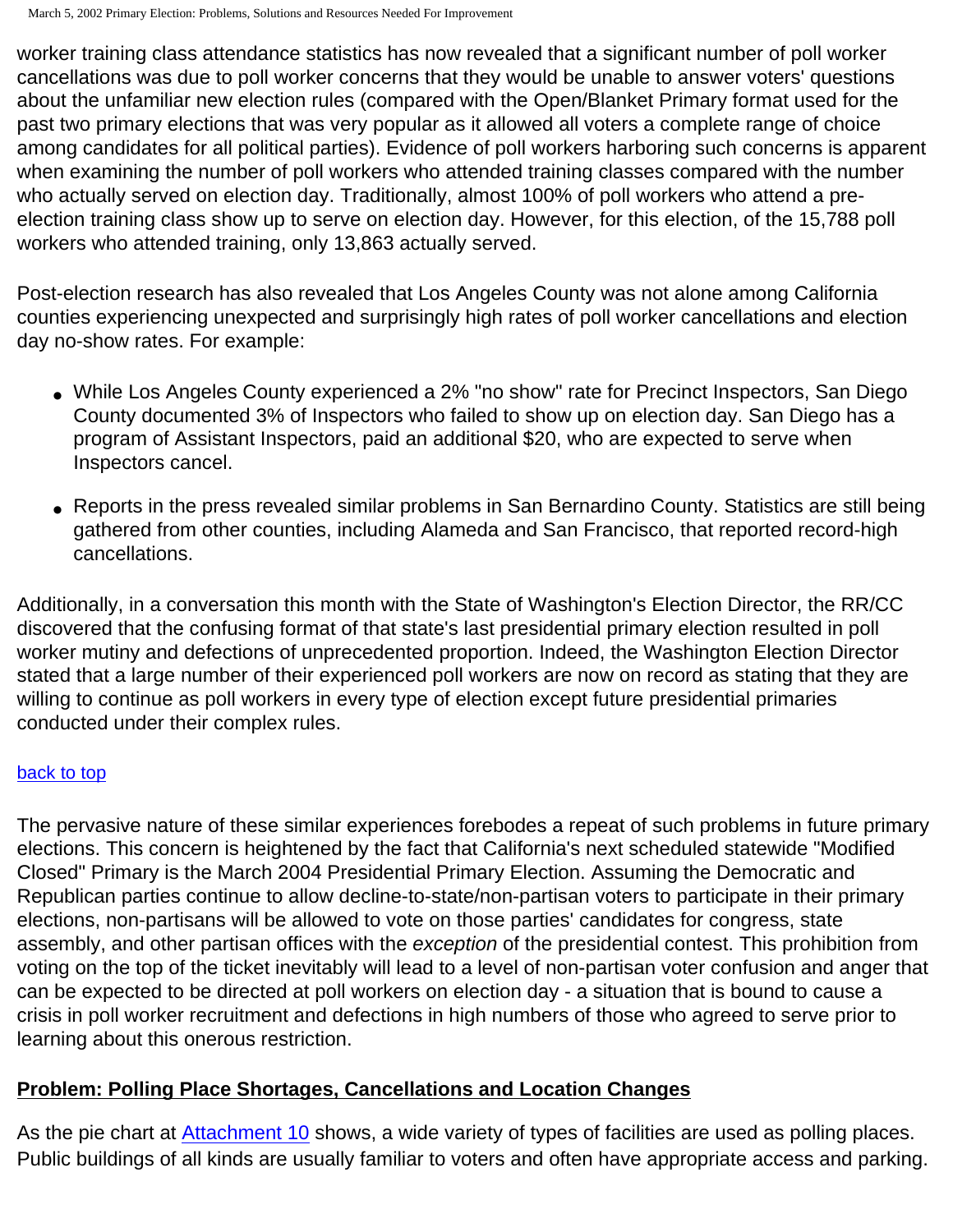Schools (both public and private), residences, businesses, churches and community centers are utilized.

Polling locations must meet a set of criteria before being accepted. Criteria include adequate size, availability/permission to use, wheelchair access, adequate parking, appropriate lighting, available restroom facilities, etc. Inevitably, some polling places change with each election. Private businesses change ownership, buildings are torn down or undergo major reconstruction, and schools schedule functions that make facilities unavailable. Additionally, locations that are not wheelchair accessible are being phased out as accessible facilities become available.

## *Changing Environment*

However, as explained above, the number of new polling places that needed to be recruited for the March 5, 2002 Primary Election was higher than ever before. Additionally, many previously available polling locations refused permission for use, an unprecedented number canceled at the last minute after permission had been previously secured, and polling location recruitment got off to a late start awaiting the release of new legislative boundary lines following redistricting.

#### [back to top](#page-0-0)

For decades, one of the most reliable sources for polling places has been the schools. We have been particularly hard-hit by changes in school availability (37% of the polls that cancelled were schools). Loss of schools are due to:

- Concerns about student safety have caused many administrators to place schools in "lock-down" mode, encircling many urban schools with locked fences and severely restricting access to nonschool personnel,
- Numerous school districts have recently passed bond measures for school expansion/ improvement and construction is underway eliminating availability of many traditional and familiar polling places,
- School administrators have explained that the earlier March Primary date comes at the busiest time compared with the previous June election date when school activities/functions are winding down for the year, and
- Class size reduction has eliminated the capability of many elementary schools to host a poll location.

## *Poor Management Decision-Making*

Post-election analysis recently revealed that Departmental mid-level management decisions, unconveyed to the Department Director or Chief Deputy, were poorly conceived including waiting until precinct boundary changes were completed in early January 2002 following the redistricting process to make polling place selections. It is now clear that this was far too late in the election preparation process to finalize polling place selection, especially when more than 20% of County precinct boundaries were so significantly altered that different polling places were required.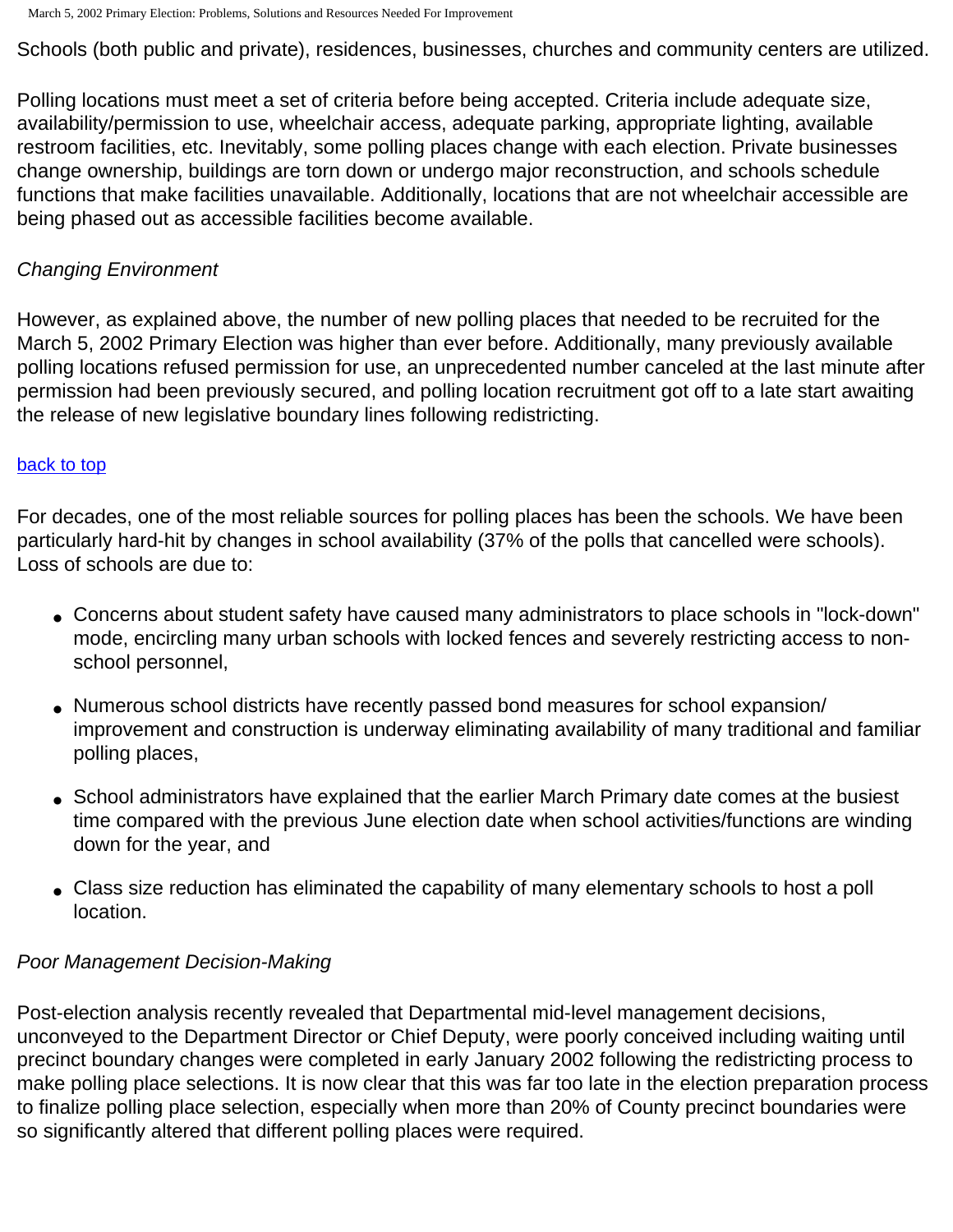#### [back to top](#page-0-0)

The delay in the poll site selection process adversely affected the most crucial factor in poll site selection - availability. The result was many "undetermined" polling places at 46 days prior to the election when software to match voters' names with the appropriate sample ballot booklets must be sent to the printer to begin the addressing of 4.1 million booklets. This resulted in subsequent mailing of sample ballot booklets **[\[13](#page-21-4)]** to approximately 10-15% of voters containing the statement "no polling place has yet been established - watch for a postcard containing voting location". Because many of these postcards were unable to be mailed until 10-14 days prior to the election, they were co-mingled with the avalanche of last minute candidate mailers. We now believe this resulted in many voters overlooking the polls address postcards even though these postcards contain an eye-catching patriotic design. **[[14](#page-21-5)]**

As the deadline for finalizing sample ballot printing neared and a significant number of polling sites were still undetermined, virtually the entire staff of the RR/CC Polls Section was deployed to locate polling sites prior to the sample ballot mailing. This is the same staff that would normally have been telephoning and handling correspondence with poll workers during this time period. Ultimately, the overlap of tasks during the weeks prior to the election overtaxed staff to the point that key functions were competing for identical resources and the work processes fell behind. We now realize that an infusion of additional temporary staff should have been hired to accommodate these processes simultaneously due to the unusual circumstances of the once a decade redistricting process colliding with the Gubernatorial Primary election date three months earlier than ever before.

Changes in management reporting are now in place to ensure that key resources and timelines are monitored at a higher level. Benchmarks are being developed that will trigger appropriate warnings to upper management so that additional staff and other resources can be requested and deployed when needed earlier in the process.

# *Voter Confusion Due to Voting Location Changes*

Although all 4.1 million voters received information on their polling place address either on the back cover of their sample ballot booklet or on a subsequent polls address postcard, (and, if those materials are misplaced, can find it interactively by entering their address on the RR/CC website or similarly via the Department's 200 interactive phone lines) voters are creatures of habit and often assume that their voting locations are unchanged. Consequently thousands appeared at poll sites that were no longer where they had been in past elections.

## [back to top](#page-0-0)

Voters are informed of last minute polling place changes that occurred after mailings of sample ballot booklets via signs posted at the previously selected polling place in order to direct wayward voters to the correct location. However, it is not possible to post signs at every location that has ever been previously used as a polling place for a County or City election.

Election day confusion was compounded by a large number of voters who called our office, your offices and City Clerks to complain that their polling place was "not open" when, in fact, the voters went to a location where they had previously voted but was not assigned as a polling place for the March 5th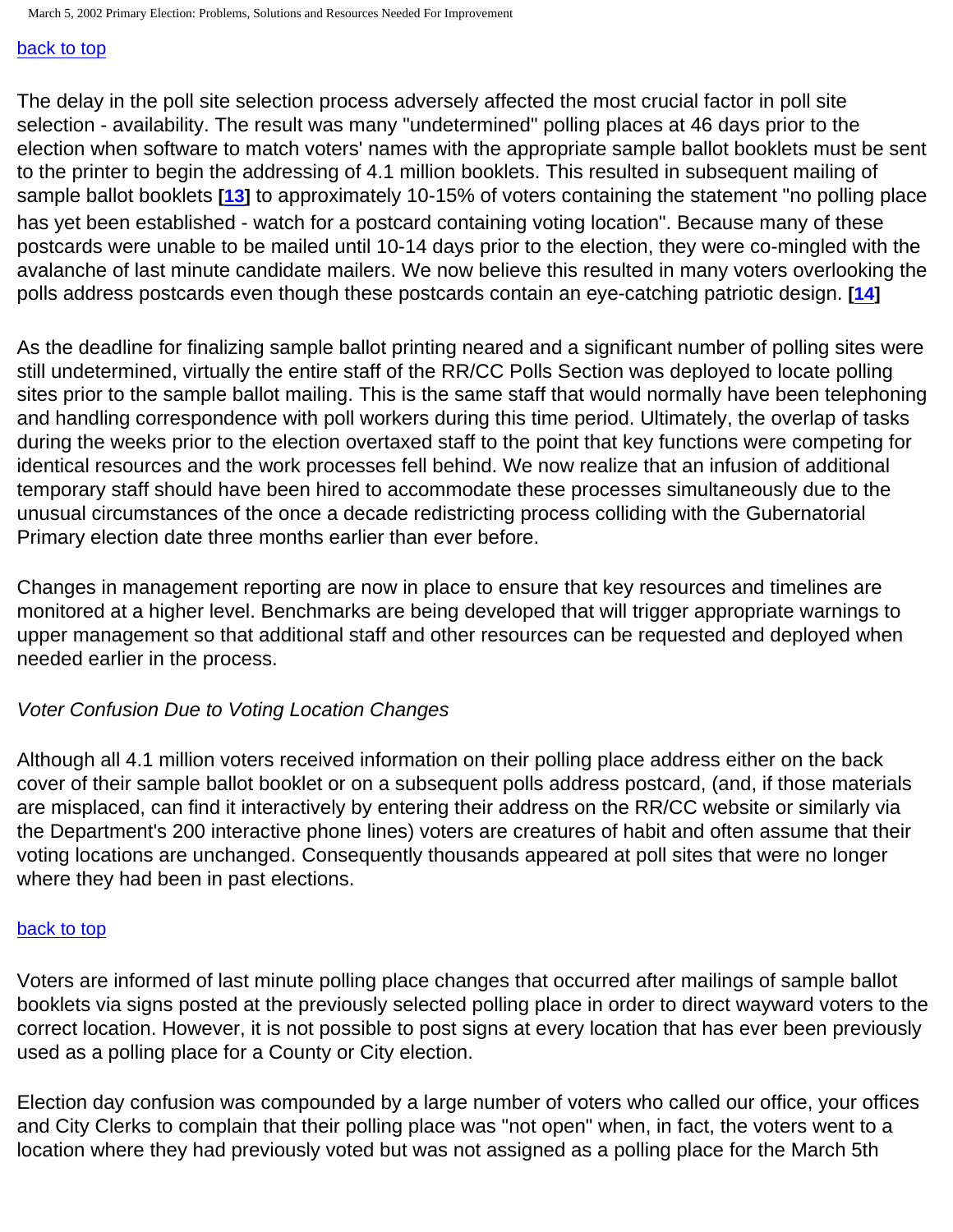election. Post-election research has revealed that almost 50% of the "polls not open" reports received by our office were from such confused voters (this number was reported to your Board on March 12th as 236 polls opening late when in fact the actual number was 121 as shown on Attachment 4).

We were also dismayed to learn that even some of the poll workers assigned to serve in this election neglected to read their appointment notices **[\[15](#page-21-6)]** advising them of the polling place to which they were assigned. Consequently some poll workers went to the wrong location on election day further compounding the problems.

We will investigate the feasibility and costs of expanding election day phone banks, including the possible use of the County's Emergency Operations Center or contracting with the City of Los Angeles Elections Department. The goal will be enhancement of our capability to handle and prioritize the ever increasing volume of calls and to better distinguish between calls from voters who may be confused and those placed by poll workers.

# *Warning: Impact of Redistricting Will Also be Felt in November 2002 Election*

Unfortunately, it is now clear that the impact of redistricting on polling place changes will continue through the November 2002 Election. This is due to several factors including an expected voter turnout in the County's November 2002 Election of 1 million additional voters who did not participate in the March Primary election **[\[16](#page-21-7)]**. Additionally, the redistricting process *has not yet been completed* as cities and school districts will not finalize their new boundary lines until July 2002 or later **[\[17](#page-21-8)]**. This will result in the necessity to adjust numerous precinct boundaries again to coincide with these districts' new lines. Therefore, many of November's voters will be confronting polling place changes as a result of redistricting for the first time when they go to vote on November 5, 2002. To prepare for the expected onslaught of inquiries from confused voters our mechanism for determining the validity of voters' calls to report their "polling place not open" is being re-tooled for the November 5, 2002 General Election.

# [back to top](#page-0-0)

# **Solutions to Polling Place Problems**

# • Earlier Recruitment of Polling Locations

The RR/CC is committed to earlier recruitment of polling places. We have already begun contacting facilities to secure commitments for the November 2002 General Election. We will obtain overlapping commitments for use of facilities for voting and, where necessary, will cancel locations if final redistricting of cities and school districts' boundaries shows them to be redundant.

# • More Prominent "Voter Alert" of Possible Polling Place Changes

It has consistently been our policy to display on the sample ballot booklet front cover the message: *"Voter Alert! Your polling place may have changed. Poll location is shown on back cover."* **[\[18](#page-21-9)]** For the March 2002 Election, our concentration on disseminating information on the first ever "Modified Closed" Primary rules prompted placement of a "New Election Law" alert near the top of the sample ballot cover. This relegated the size and location of the standard polling place alert to a less prominent location on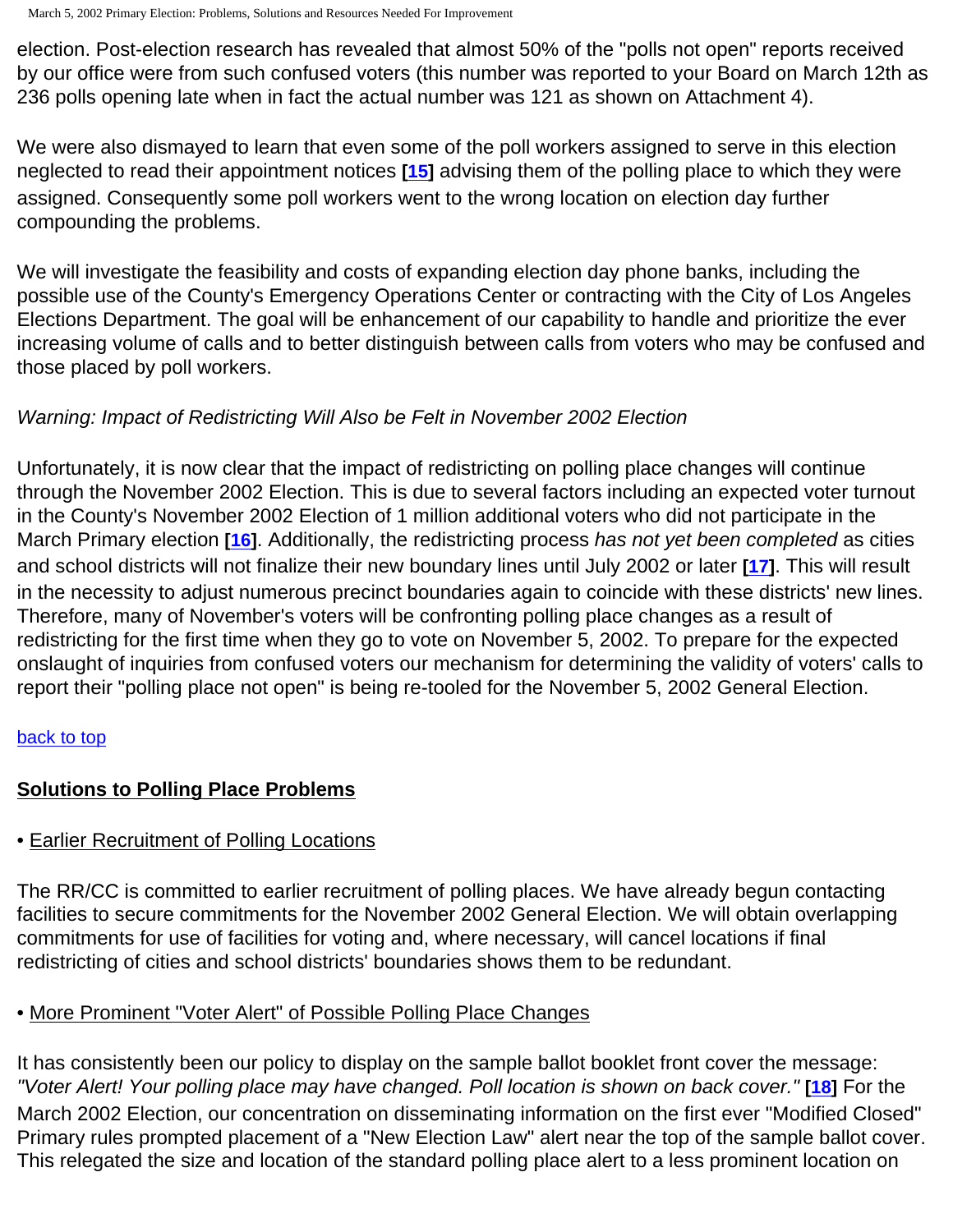the front cover of the sample ballot booklets for the March 5, 2002 Election. For the November 2002 and subsequent elections we will again prominently display the polling place "Voter Alert" message in large, contrasting typeface on the cover of all sample ballots.

# <span id="page-8-0"></span>• City Clerk Partnership and Assistance

In our continual partnership with City Clerks, we have recently advised them of plans to obtain their early review, prior to each election, of our tentatively selected polling places to get their input regarding suitability of the sites in their Cities. We also will seek to expand City Clerk assistance in locating and obtaining permission for use of the best facilities in their Cities as voting locations.

## [back to top](#page-0-0)

# • Polling Place Rental Increase

For many years the County has paid \$25 compensation for rental of polling places. Cities throughout the County increased this fee to \$50 per site several years ago. If approved, such an increase would cost an additional \$125,000 per countywide election for the 5,000 precincts.

# **Problem: Poll Workers Cancellations, No-Shows and Late Opening Polls**

No other issue has dominated the long-term planning of election administrators nationwide over the past few years than the question, "Who is going to staff the polls?" The pool of poll workers was once fairly stable, consisting primarily of retired persons and housewives. However, the number of veteran, trained volunteers has diminished alarmingly as the traditional group ages (many are in their 80s). Statistics nationwide show volunteerism has dropped off in the past decade. Additionally, many women, once the backbone of the poll worker corps, have joined the workforce in record numbers. Long-time poll workers complain that working a 14+ hour day **[[19](#page-21-10)]** for a very small stipend, and the increasing complexity of election laws and procedures, reflected in the weight of the precinct election supplies, has led to their decision to forgo service in future elections. Indeed, sustaining a viable poll worker force was a key concern identified in the management audit of the Department conducted by Strategica in 2000. The audit stated, "Over the next few years, the RR/CC is likely to reach a point where the margin for error in having enough poll workers to conduct a major election disappears." **[\[20](#page-21-11)]**

In a County with 4,845 polling locations that must each be staffed with a supervising Precinct Inspectors and 3 or 4 poll worker Clerks **[\[21](#page-21-12)]** (total of approximately 22,000 poll workers), a few late-opening polls inevitably occur in every election. We know that poll workers sometimes have personal emergencies at the last minute that prevent them from serving or arriving exactly on time. For every election the RR/CC routinely anticipates a given percentage of poll worker cancellations and election day no-shows and plans accordingly.

## [back to top](#page-0-0)

To prepare for the anticipated number of last minute emergencies we always hire approximately 200 "precinct coordinators" who are specifically trained to be available to work as Inspectors or election day roving troubleshooters. These temporary workers (coordinators) are paid \$350 to be available and on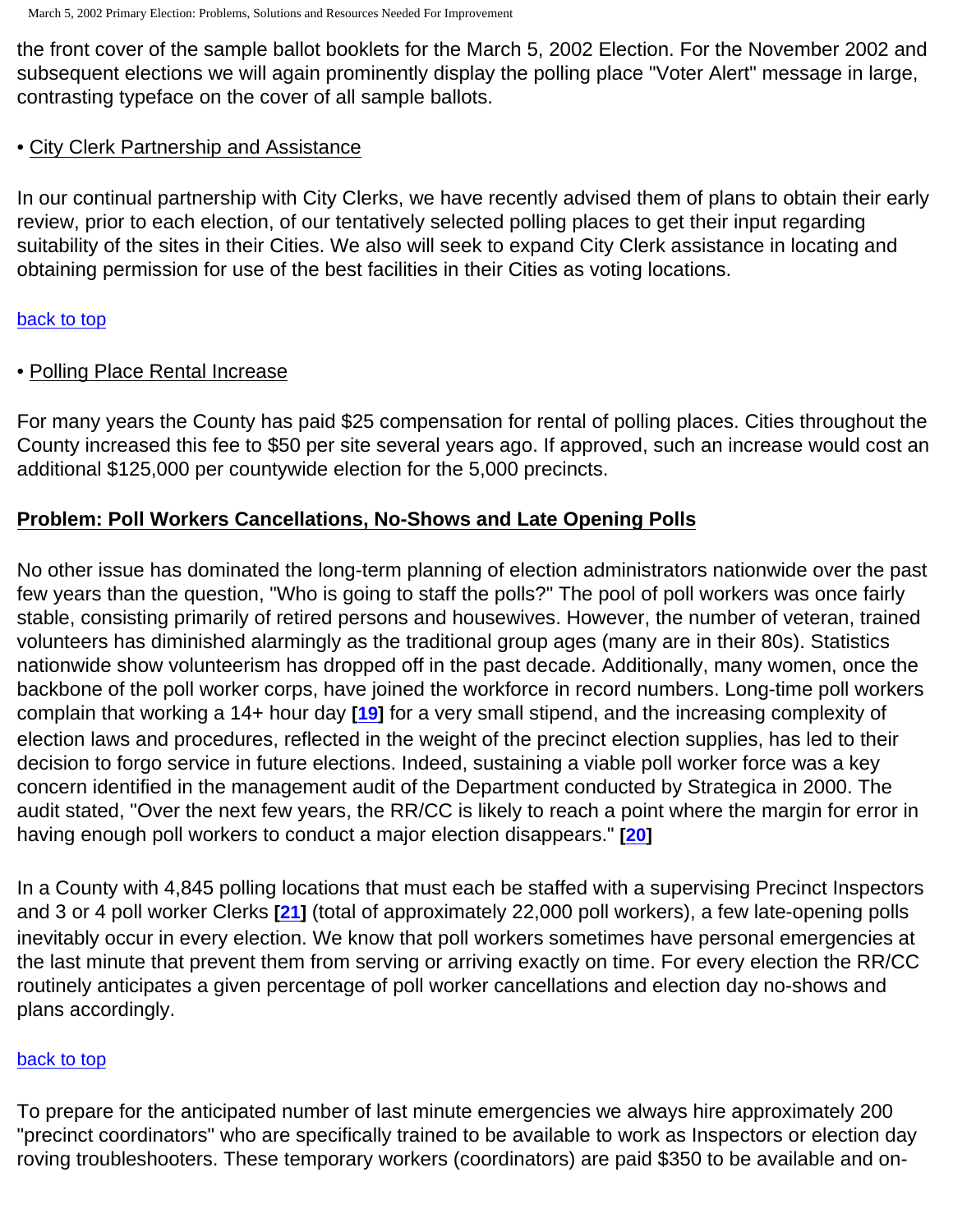call in the days preceding the election for deployment at the 11th hour anywhere in the County on election day. An additional pool of up to 100 temporary workers are hired and paid \$200 as "precinct reservist clerks" to appear at the RR/CC office early on election morning to serve as stand-by poll worker clerks to augment locations where poll worker no-show rates are high.

# *Surprising Number of Inspector Cancellations & No-Shows/Actions Taken*

The number of last minute Precinct Inspector cancellations is typically no more than 50-70 in the five days prior to a statewide election. However, as is shown on the pie chart found at Attachment 4 the number of Inspectors who quit on election day or in the five days prior to the March 5 Primary Election totaled an unfathomable 231. Indeed, as the chart shows, an unprecedented number of Inspectors - 797 - cancelled from the time of initial agreement to serve through election day. The chart lists the reasons the Inspectors gave for canceling when post-election.

Consequently, we were forced to assign our entire pool of 200 precinct coordinators by the weekend before election day, a situation never before faced. We had limited success on Monday, March 4th tracking down the 100 temporary staff hired as election day reservist clerks and pleading with them to take on the rank of Precinct Inspector for emergency precincts. Aware that this left us vulnerable to further election eve cancellations and election day "no-shows," early on March 4th we hastily trained approximately 90 of our RR/CC staff and pressed them into service as emergency Inspectors at locations far and wide throughout the County.

# [back to top](#page-0-0)

Attempts to elevate previously recruited precinct poll worker Clerks to the rank of Inspector in the crisis precincts were largely unsuccessful. We were repeatedly told by poll worker Clerks, who are paid a stipend of \$55 compared with \$75 for Inspectors, that they are unwilling to take on the added responsibilities of being in charge on election day and also entails the difficulty of hauling heavy election supply boxes **[[22\]](#page-21-13)** to the polls and later transporting the same supplies to the collection centers after voting is completed.

Through a combination of all of these emergency last-minute efforts, by shortly after midnight on election eve all 4,845 precinct election supply boxes had been placed.

Nevertheless, the number of election day Inspector problems reached an unprecedented level resulting in late openings of 121 polling locations. Several charts at Attachment 4 depict the reasons these Inspectors gave for being late or not arriving at all. The profile that has emerged reveals that almost half of these Inspectors (52 of 121) were first-time, new Inspectors and 75% were in their 20s, 30s and 40s and 50s. This is worrisome for the future because long-time, primarily elderly Inspectors will inevitably cease to be available forcing greater reliance on younger less experienced poll workers.

# *Historical Trends*

Due to the size of L.A. County elections and inevitable emergencies with some poll workers, a small number of late opening polls occur in every election. Reviewing historical records, the RR/CC achieved the best on-time polling place opening statistics during the Presidential General Election in November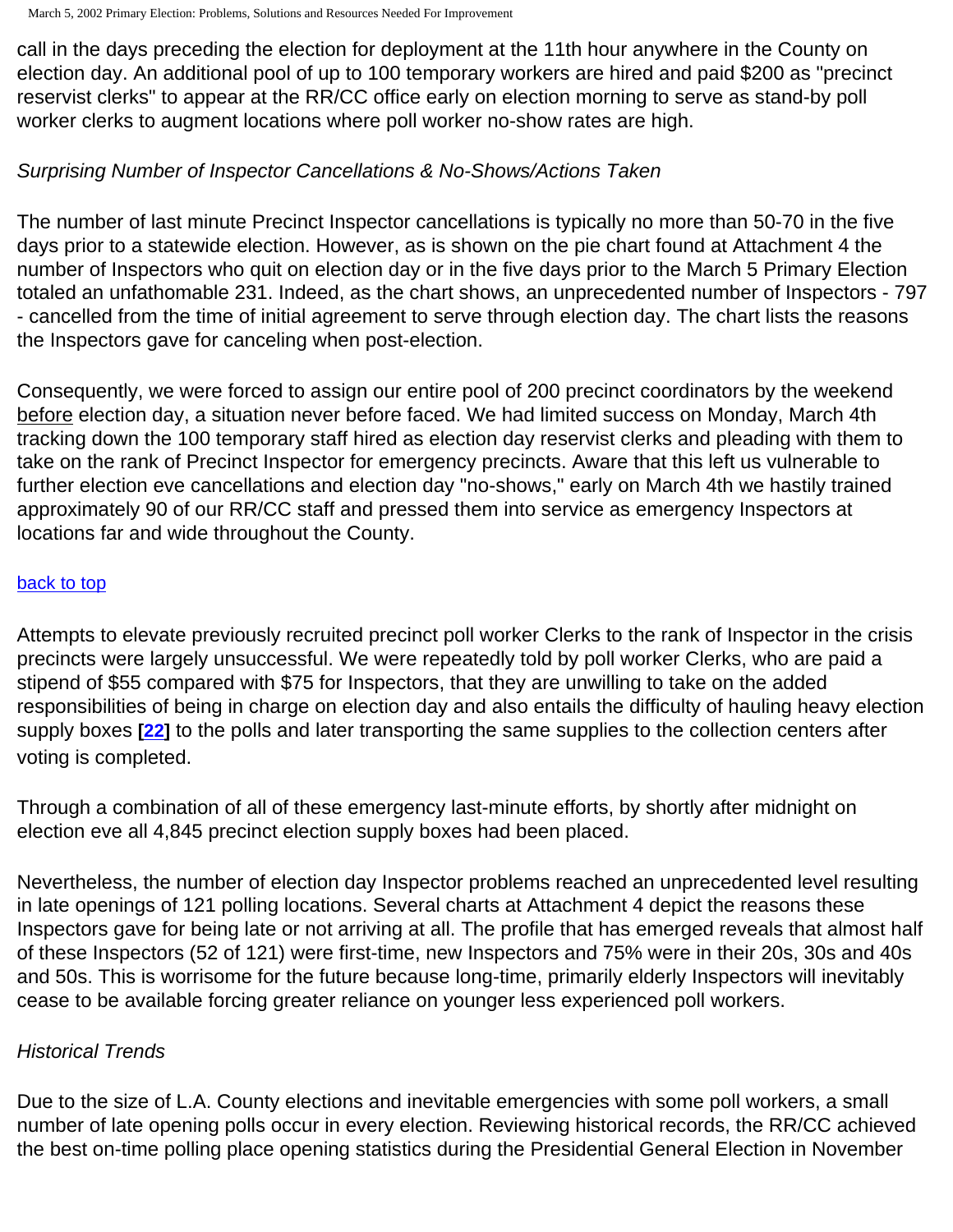2000 when 27 polls opened late, less than one-half of one percent of the total 4,986 voting precincts. Most of these 27 were opened by 8 a.m. and the last poll opened by 10 a.m. In order to meet or hopefully exceed this standard for future elections, we have analyzed the specific factors that were present for the November 2000 election that were not there for the March 2002 Primary Election.

#### [back to top](#page-0-0)

The factors present in November 2000 that were absent in March 2002 included:

## • High Voter and Poll Worker Interest

Presidential General Elections always result in the highest voter turnout of any type of election. High voter interest translates to high poll worker interest. Attendance at poll worker pre-election training has always been higher for general elections in presidential years; poll workers are more willing to serve when they feel they are a part of an "important" election.

# • No Extraordinary Time Pressures

The November 2000 Presidential Election did not follow a redistricting period, our usual polling places did not have to be disrupted to re-draw precinct boundary lines, and the election was at a "normal" time on the calendar, not months earlier, as was the March Primary Election.

# • Extra Contact With Poll Workers

The first use of touch screen voting equipment for "early voting" in conjunction with the November 2000 Presidential General Election required telephoning every Precinct Inspector over the three days preceding the election to inform them who in their precinct had voted early on a touch screen device (as it was too late in the process to mail out a list of these voters). Similar to the lists of absentee/mail voters, which are mailed to Inspectors four days prior to every election, Inspectors also needed to mark the names of touch screen voters in their precincts' rosters to prevent the possibility of those voters casting ballots again on election day).

This extra pre-election contact provided an opportunity for Inspectors to alert us if they wanted/needed to cancel prior to election day, allowing time to replace them with a precinct coordinator. As plans call for touch screen voting to again be offered in conjunction with the early voting period prior to the November 2002 General Election **[\[23](#page-22-0)]**, this extra contact with Precinct Inspectors will again be done for that election.

## [back to top](#page-0-0)

# **Solutions to Poll Worker Recruitment Problems**

• Poll Worker Team Re-Building

The major changes required in precinct boundary reconfiguration as a result of legislative redistricting prompted RR/CC staff to use this opportunity to comply more diligently with State law that directs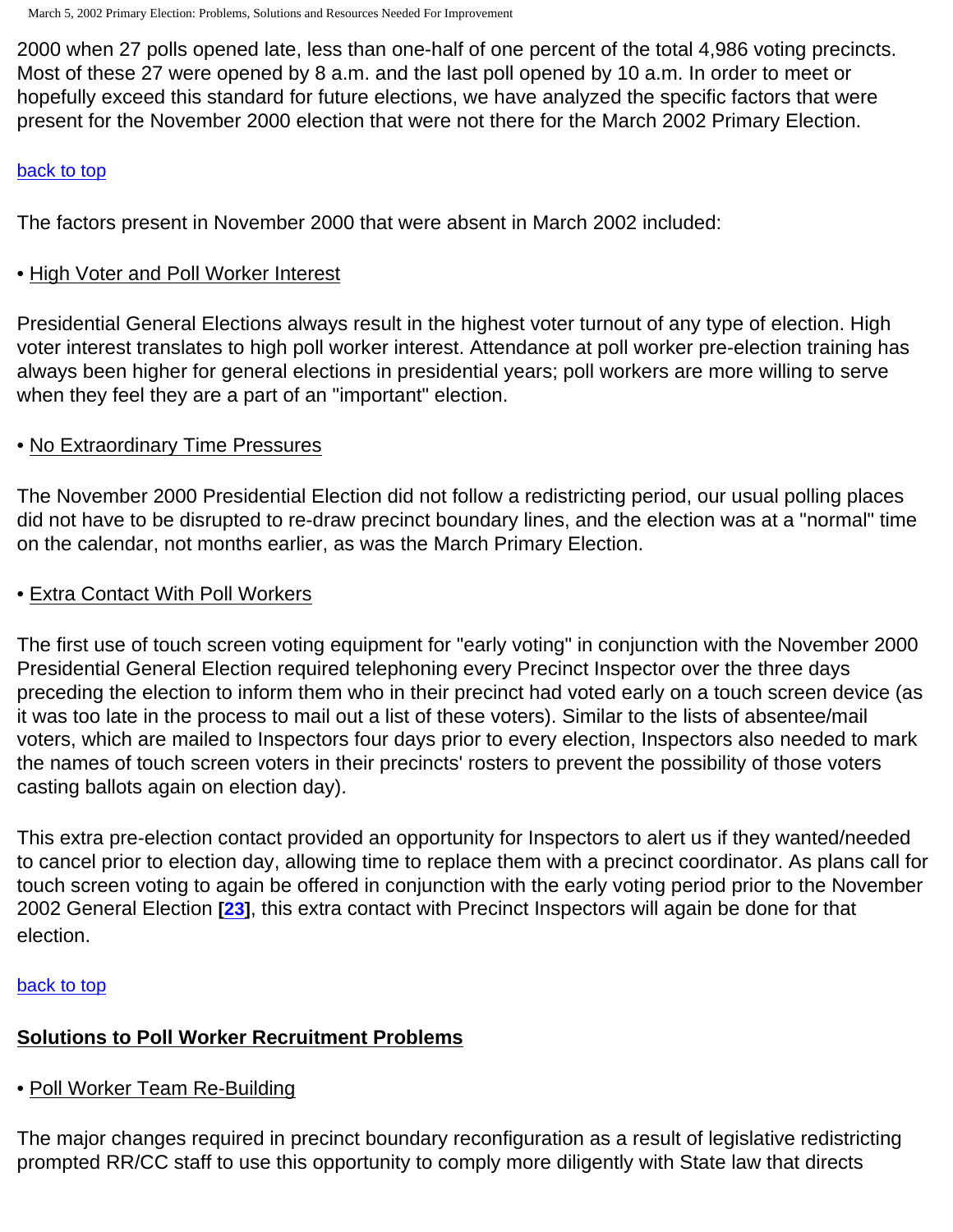assignment of poll workers to their "home" precinct whenever possible. Unfortunately, the unintended consequence of this effort was a significant group of poll workers who, upset at the break-up of traditional poll worker teams, became disgruntled, and some canceled their service as a result. We plan to call each Precinct Inspector this Spring to get their input on re-forming poll worker teams in preparation for the November General Election.

# • Precinct Supply Box Replacement

As demonstrated for your Board during my oral presentation on March 12, the existing precinct election supply boxes date from the early 1970s and both the boxes, and the poll workers, are collapsing from the weight. When loaded with required materials, these supply boxes weigh a burdensome 54 pounds. This does not include the 20-pound weight of the separate suitcase that houses Votomatic devices/ machines. The large supply boxes hold official ballots, sample ballot booklets and state pamphlets (translated into seven foreign languages in compliance with Federal and State laws), the roster of voters for the precinct, instructional materials and signs. The weight of these boxes must be borne by each Inspector to his or her polling place on election day.

Many persons who are otherwise well-qualified to perform the duties of precinct Inspector are physically unable to lift these heavy boxes without injuring themselves. This is particularly true when poll workers are assigned to a location that does not have immediately adjacent parking. To assist in recruitment and retention of Inspectors, we request funds to purchase 5,000 new precinct supply boxes designed with built-in wheels and a handle similar to a large molded plastic suitcase.

## [back to top](#page-0-0)

Our neighboring counties of Riverside and San Bernardino have purchased such rolling supply boxes and report a correlation between recruitment and retention of Inspectors as they are pleased with these more maneuverable boxes. Although we do not yet have firm estimates from manufacturers, based on the price of similar equipment in other counties, we believe the one-time cost for new supply boxes will be approximately \$600,000. We need to order these new boxes this Summer, in time for use in the November 2002 General Election.

# • Expansion of County Pollworker Program

The Voluntary County Poll worker Program began in November 1998 and has become so successful that it has since been emulated by other election offices in California and nationwide as a model program. As shown on the chart at [Attachment 15,](http://www.lavote.net/general/3-5-02PSR/attach15.htm) the RR/CC is making progress toward achieving the goal of eventually placing a County poll worker in each of the 5,000 polling sites for every countywide election. The number of County employees participating grew from 360 in November 1998 to 1,160 in November 2000 to 2,120 in March 2002 elections.

The County Poll Worker Program is vital to the immediate as well as long-term success of polling place management. County poll workers have proven to be an exceptionally reliable source of polling place staffing, with virtually no cancellations, an excellent record of attending poll training classes and appearing on time on election day. An added bonus is many are bilingual, and are able to offer translation assistance to English as a Second Language (ESL) voters.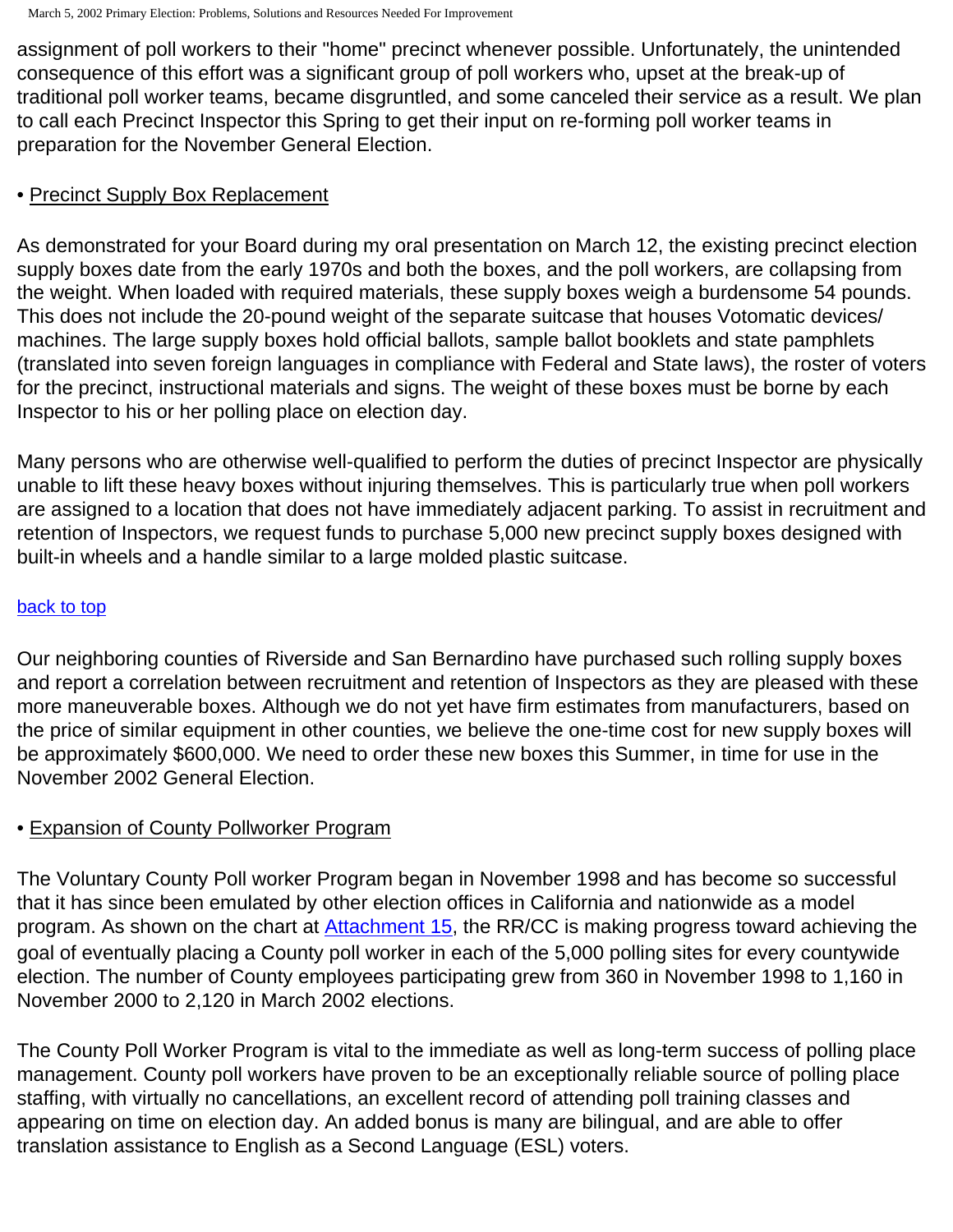We are encouraged by the number of County employee poll workers who, in post-election telephone surveys conducted over the past month, have expressed a willingness to serve in future elections. Such continuity will be essential to the sustaining and expanding the program. County poll workers are the backbone of our ongoing preparation for the time when Los Angeles County completes the process of phasing-in modern electronic voting equipment. County employee poll workers are computer literate, a factor in that will prove invaluable when a new, sophisticated, computerized voting system is introduced at the precinct level.

# [back to top](#page-0-0)

In order to maintain the momentum of this excellent program, we need additional staffing to coordinate County poll worker activities on a *year-round basis*. Current staffing for the County poll worker program consists of two clerks in the RR/CC Polls Section (and consequently required significant diversion of Polls Section management staff at the expense of their responsibilities). The two clerks were overwhelmed in the March 2002 Primary Election due to the dramatic increase in the number of County employees volunteering and the paperwork required to secure permission of their supervisors, track their applications, report participation rates back to each County department, maintain a County Poll Worker website, and finally place County employees in poll locations as convenient to their homes as possible. Additional staff is needed to support a year-round recruitment program **[[24\]](#page-22-1)**.

# • Expansion of Student Poll Worker Program

California legislation enacted in 1997 allows high school seniors who are U.S. citizens with at least a 2.5 grade point average to work at the polls. By participating as poll workers, students gain hands-on experience in the election process while also serving their community. Many of these students are bilingual, providing further assistance to voters in need of translation services.

The growth of this program has been stymied due to lack of appropriate year-round staff to dedicate to sustain and develop it. Beginning with the 1998 Primary Election, 255 high school students were recruited. This number grew to a high of 969 students in the 2000 Primary Election but diminished to 596 in the March 2002 election as is shown at [Attachment 16](http://www.lavote.net/general/3-5-02PSR/attach16.htm). Currently one temporary clerk and three temporary college interns struggle to recruit and place high school students during major election periods.

The Student Poll Worker Program will not be sustainable unless permanent higher level staff are dedicated to maintaining and developing it *year-round* in order to be available to meet with teachers to market the program at hundreds of high schools and devise appropriate support and appreciation events for the program. Teachers who participated in the program in one election expect to be contacted for the next election. RR/CC current staffing with temporary help only at election periods has not been able to provide the necessary continuity to administer the program appropriately and reach full potential for expansion of this program.

## [back to top](#page-0-0)

The Strategica Management Audit of the Department released in 2000 specifically cited the recruitment of student poll workers as a significant achievement, yet criticized the Department for not running a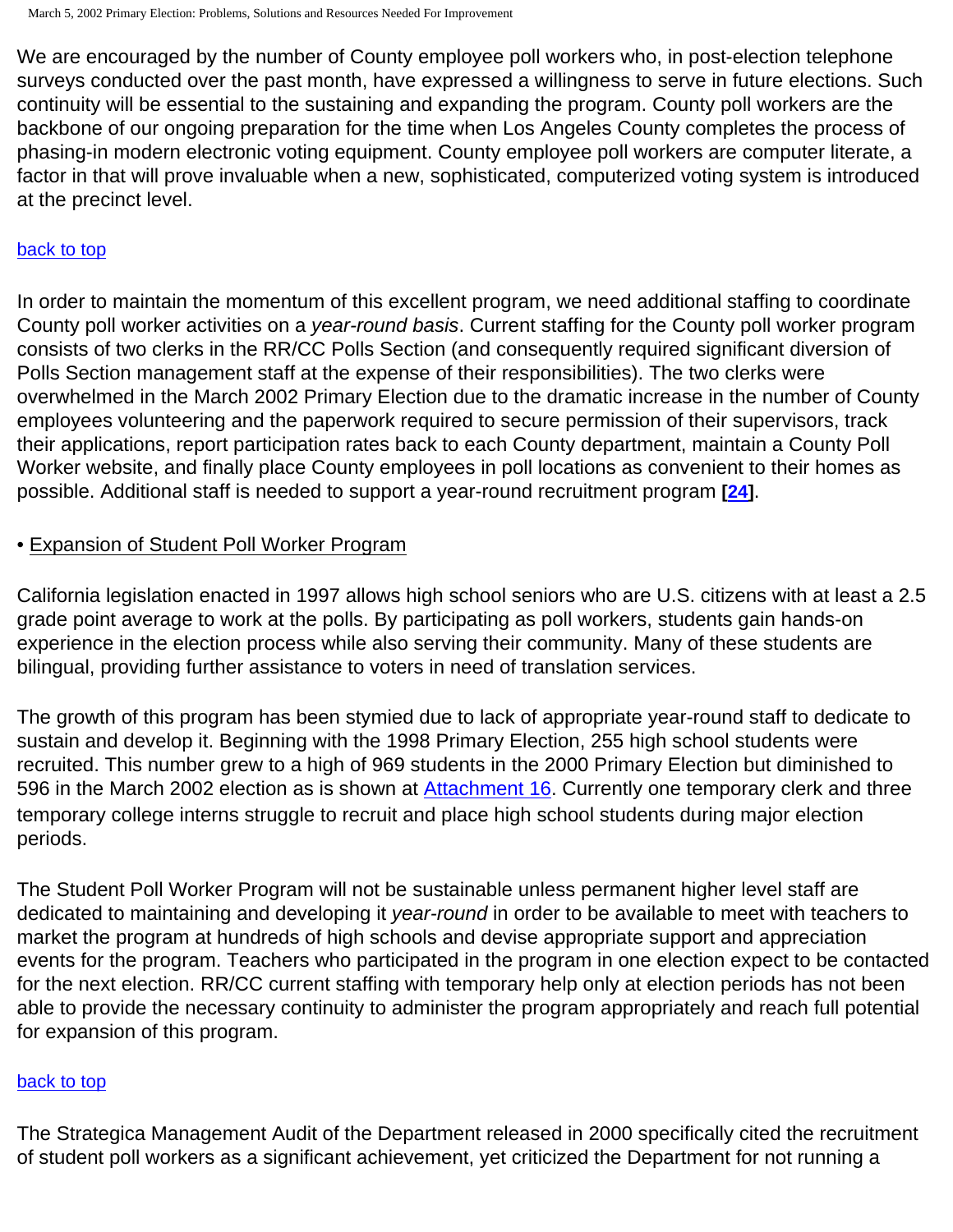larger program with administrative employees and more clerical support staff to provide the outreach needed, necessary analytical skills, and tracking and record-keeping.

# <span id="page-13-0"></span>• Expansion of Pilot Program - Poll Worker Academy

It has become increasingly challenging for even the most dedicated and intelligent of poll workers to perform well in the current environment of constantly changing, complicated election laws and procedures. Over the past few years, new laws such as the Open Primary, the Modified Closed Primary, Failsafe Voting, Provisional Voting, and the implications of a 15-day voter registration deadline are but a few of the examples of the exponential increase in complexity and expectation for poll workers to comprehend.

Given the extremely difficult job of finding 22,000+ poll worker volunteers willing and able to take on these challenges, the Department established a pilot Poll Worker Academy Program in August 2000 to begin the process of enhancing the skills and knowledge of poll workers. Approximately 200 veteran poll workers participated in the maiden program (representing less than 1% of all poll workers). The objectives of the program include: 1) upgrading the skills and knowledge of poll workers through intensive, hands-on training over the course of three days, and 2) weeding out poor performers and to minimize election day mistakes. Our ambitious goal is 2,000 Poll Worker Academy graduates per year.

It is important to note the distinction between the Poll Worker Academy concept and the routine 300+ pre-election training classes that are always offered by the Department throughout the County prior to every election. The curriculum of the Academy was designed to provide in-depth, hands-on understanding of the reasons for each election procedure, in the course of an intensive three-day program rather than the two-hour pre-election classes that focus only on the highlights of how to deal with key situations.

## [back to top](#page-0-0)

The Poll Worker Academy pilot program was organized using five temporary clerks borrowed from the RR/CC Polls Section. Again, the key resource needed to continue this program is several dedicated fulltime staff at appropriate levels to manage and expand this program similar to the needs for expanding the County employee poll worker, student poll worker, and Adopt-A-Poll private business poll worker programs.

## • Expansion of Pilot Program - Adopt-A-Poll

At the March 12th meeting of your Board, a suggestion was made to form an Adopt-a-Poll Program. In June 2001, our Department developed a pilot Adopt-a-Poll Program targeting chronic hard to recruit areas of the County. Following identification of possible partner organizations, during the summer months of 2001 staff made 33 presentations to a wide variety of community groups throughout the County (brochure with program highlights is found at [Attachment 17](http://www.lavote.net/general/3-5-02PSR/attach17.htm). The program's goal is to obtain both a set of poll workers from a church, club or other community organization and a polling location (where needed) to take on the responsibility as a fundraising opportunity for their organization.

Unfortunately, none of the initially contacted organizations followed-through and the pilot program was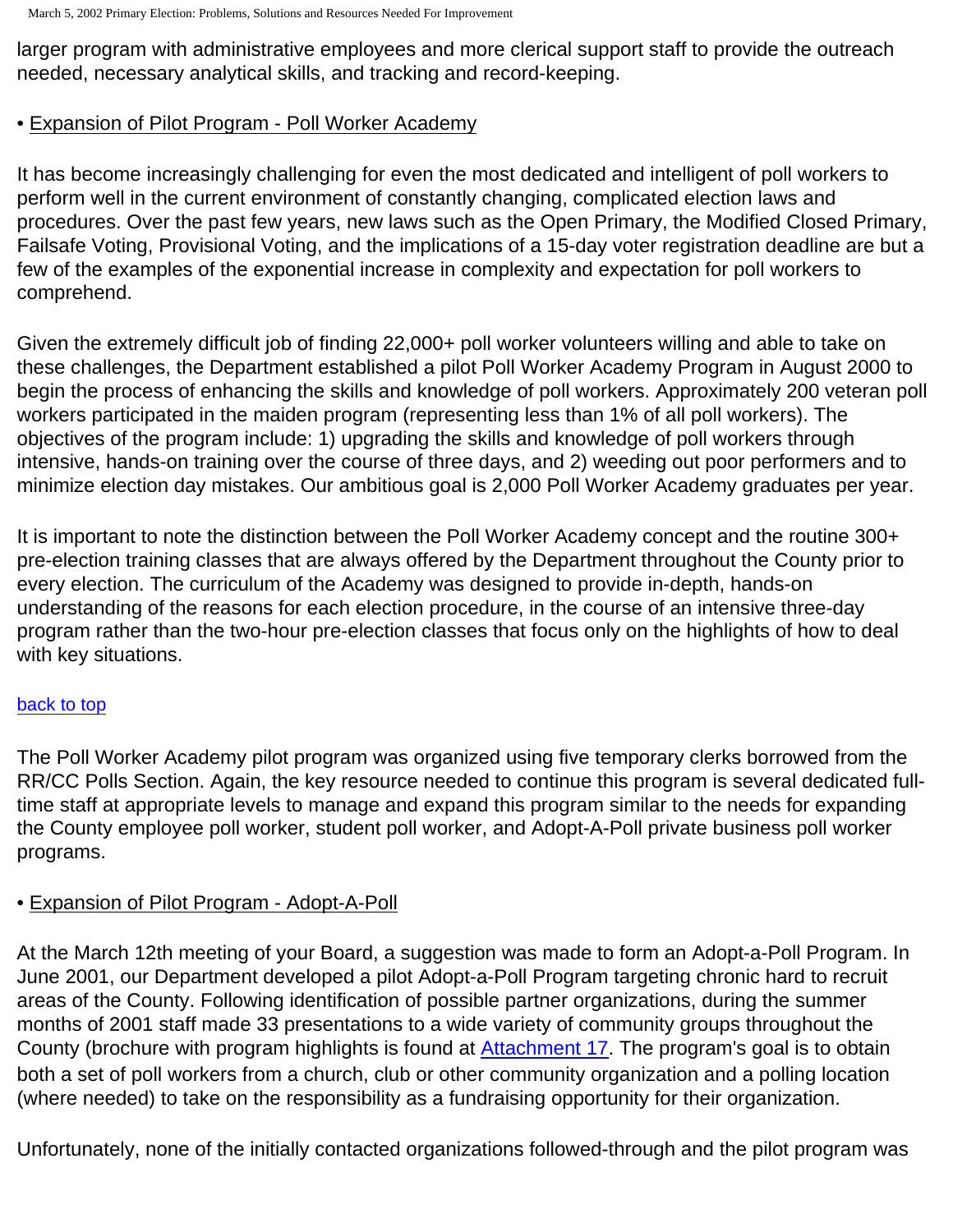not successful. It has been unsustainable without full time staff to manage and promote the program. After several years of working on a similar program in Ventura County, the Registrar achieved moderate success this year but significant staff resources have been dedicated to that County's program.

# • Other Avenues of Poll Worker Recruitment

Your Board also suggested at the March 12th meeting that the American Association of Retired Persons (AARP) be contacted along with other senior citizen organizations. In the past we have contacted AARP as well as Rtired and Senior Volunteer Program (RSVP) and the County Employees Retirement Association. We have placed articles seeking poll workers in these organizations newsletters without success to date.

## [back to top](#page-0-0)

We have forged strong partnerships with community organizations through our Department's Community Voter Outreach Committee (CVOC). CVOC meetings, held quarterly, are well attended by representatives of the League of Women Voters, the National Association of Latino Elected Officials, Chinese Americans United for Self Empowerment, the Asian Pacific American Legal Center and several other Asian organizations, the Western Law Center for Disability Rights and representatives of the political parties.

Members of CVOC and participants of these organizations have responded enthusiastically to the hundreds of requests our Department receives from a variety of schools and community events to provide voter registration, voter education, and hand-on practice with voting devices. We provide each of these organizations with materials to conduct voter outreach and also to recruit poll workers. With the exception of the League of Women Voters, we have had minimal success with persuading these organizations' representatives to assist with poll worker recruitment as they agree such recruitment of volunteers is very difficult.

# • Expansion of Pilot Program of Inspector Supply Pick-up

For the November 2001 Uniform District Elections (UDEL) the RR/CC established a pilot program for Precinct Inspectors to pick-up their election supplies on specific dates at selected locations. UDEL was the perfect election to begin such a new program as the number of voting precincts in off-year elections is approximately 1,000 compared with 5,000 for countywide elections. Inspectors responded well to the program - fully 93% picked up their supplies leaving only 7% to be delivered. Inspectors told us they enjoyed controlling the time of day when they picked up their election supplies compared with waiting for hours on supply delivery day.

The benefit to the RR/CC was realizing that Inspectors who showed-up to collect their supplies were demonstrating a level of responsibility that provided us assurance that these individuals would reliably show up on election day. The 7% of Inspectors who did not pick up supplies provided a "warning signal" that additional contact was needed. We were able in many cases to avoid a "no-show" situation on election day in November 2001 due to the warning of an Inspector who did not pick up supplies.

#### [back to top](#page-0-0)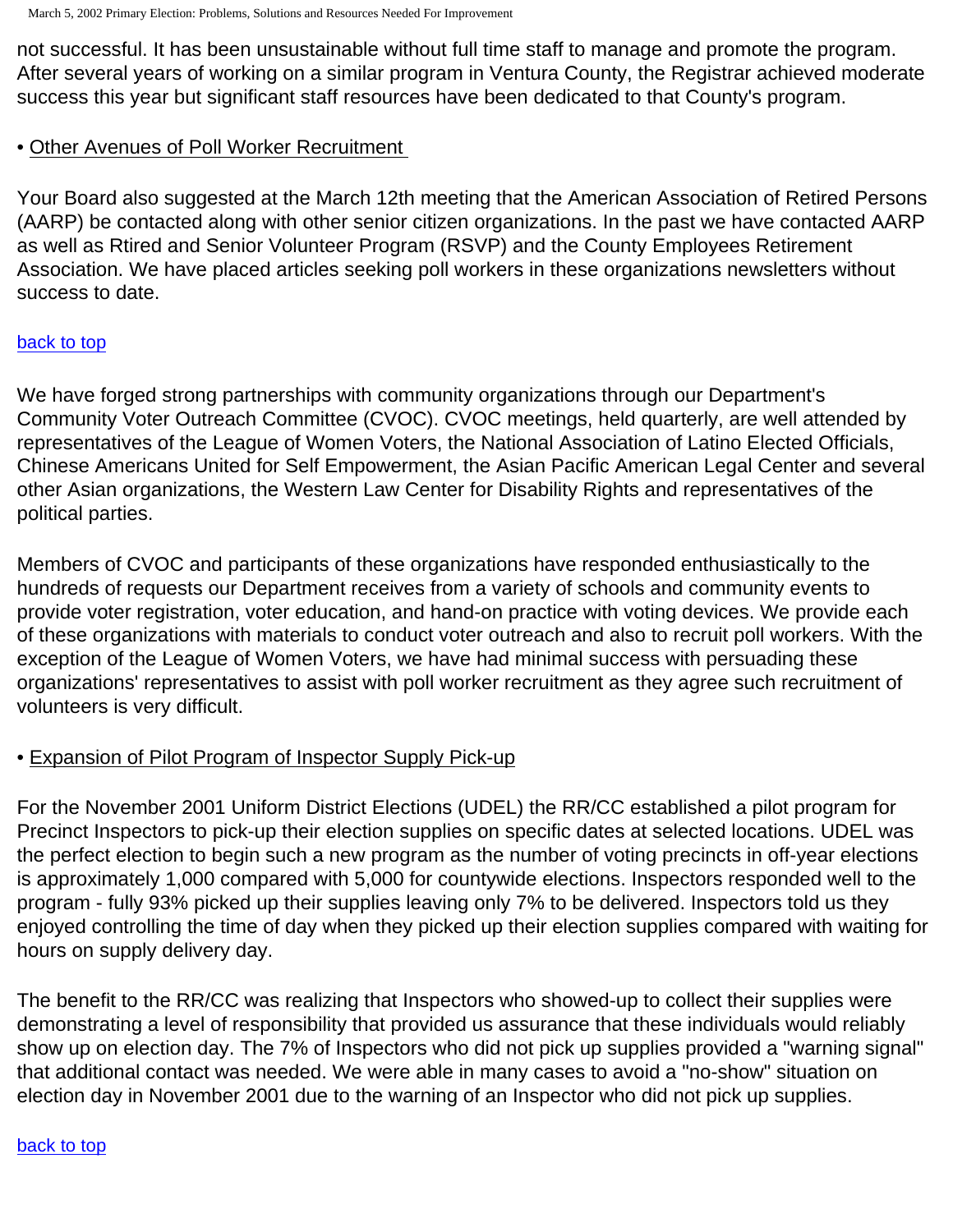There was insufficient time to expand this pilot program countywide between the November 2001 and March 2002 elections. We now plan to expand the supply pick-up program to the extent possible for the November 2002, perhaps concentrating the program in those Cities where poll workers are familiar with this approach as it is the norm in several smaller Cities when they conduct elections.

#### • Increasing Pay for Poll Workers

Poll workers have traditionally been considered community volunteers. Although they receive a small stipend for long hours of service, the rate of poll worker pay is significantly less than minimum wage **[[25\]](#page-22-2)**. The responsibilities of the Inspector in charge at each voting precinct are significant and include:

- Receiving election supplies including official ballots
- Contacting polling location to arrange entry on election morning
- Transporting election supplies to the polling place
- Setting up voting booths and Votomatic devices/machines
- Assigning tasks and supervising other workers during a 14+-hour day
- Answering a myriad range of voter questions
- Handling difficult situations/voters that occur at the polling place
- Re-packaging and transporting voted ballots and other supplies to one of the County's 75 collection centers

The Strategica Management Audit stated, "In the future, securing enough poll workers may have to rely less on the spirit of civic duty and more on economic incentives. One strategy for ensuring adequate staffing would be to increase stipends to \$200 to \$300 a day, or whatever it takes to attract enough people. Including training and recruitment costs, the overall poll worker payroll budget for a major election (now at approximately \$1.5 million) may increase to \$7 million per election."

Given the County's budget situation, the RR/CC recognizes that such a dramatic increase is not feasible. Additionally, an across-the-board increase of the stipend for all poll workers, or even for Inspectors, may not be the best long-term solution to the poll worker recruitment crisis. Some targeted methods of compensation may be more effective.

## [back to top](#page-0-0)

For example, in September 1999 your Board approved the RR/CC's request to increase the stipend for attending training class for Inspectors from \$5 to \$25 and also extended this \$25 training "bonus" to all poll worker clerks. Clerks had previously received no compensation for attendance at a poll worker training class. Since implementation this new policy has increased costs approximately \$200,000 for each countywide election. However, the goal of achieving a more highly trained poll worker force, especially in the environment of so many new election laws, has been met. Statistics reveal that the added financial incentive for clerks to attend training classes has resulted in triple the number of trained clerks while the number of Inspectors, many of whom attended in the past, has also increased.

Continuing to offer Inspectors the base stipend of \$75 but adding a recruitment bonus of \$25 for each clerk they are able to recruit in geographic areas of chronic recruitment difficulty and to supplement where poll worker clerk cancellations occur may provide appropriate incentive for Inspectors to assist in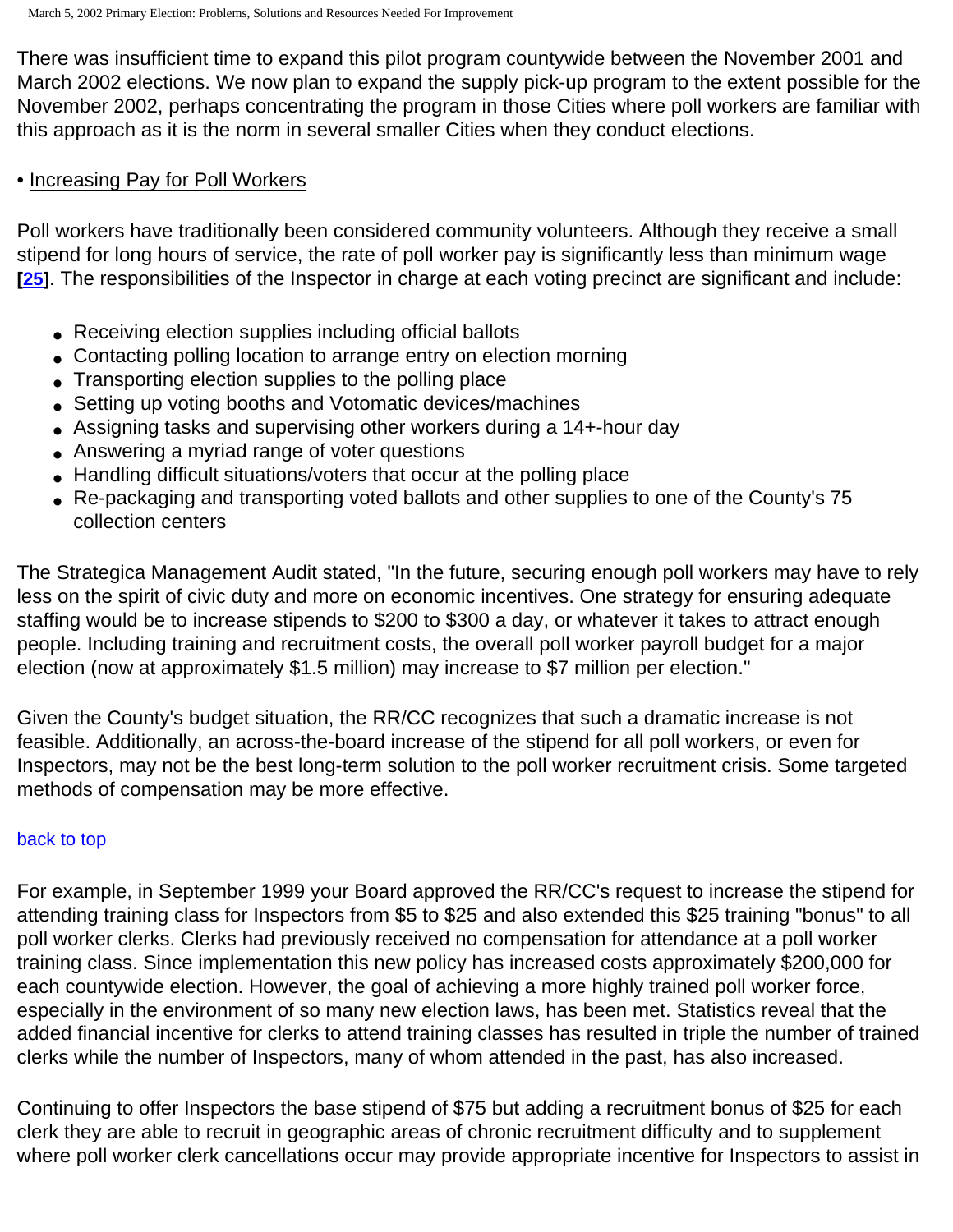recruitment of clerks. We estimate that such a recruitment bonus would be paid to approximately half of the Inspectors. Assuming approximately half of our precinct Inspectors (2,500) assisted in recruiting two clerks each, the added cost of this proposed program would be \$125,000 per election.

Similarly, we believe emulating San Diego County's model **[[26\]](#page-22-3)** of creating a position of Assistant Inspector, responsible for stepping up to take charge of the precinct in the event of the Inspector's cancellation, would be a valuable program to prevent late opening polls. San Diego County pays each Asst. Inspector \$20. The cost to implement such a program in our County would be \$100,000 per election (5,000 Asst. Inspectors at \$20 each).

We believe that the costs of offering Inspectors a recruitment bonus and creating the position of Asst. Inspector would be partially offset by a reduction in RR/CC temporary Polls Section staffing needs. If financial resources are provided, the RR/CC would like to pilot these bonus programs in conjunction with the November 2002 Election.

## [back to top](#page-0-0)

# **Financial Resources Needed for Improvement**

Board motions passed at your March 12th meeting requested identification of the additional resources needed to make improvements and to enhance the quality and quantity of poll workers. Throughout this report a range of financial resources have been described and requested including augmented permanent staffing to sustain and expand the wide range of poll worker recruitment programs identified herein, to replace 30-year old election supply boxes for 5,000 voting precincts and to offer a small increase in precinct Inspector pay via a bonus program for those Inspectors who recruit poll worker clerks where vacancies exist in chronically hard to recruit areas and to create and fund the position of Assistant Inspector.

<span id="page-16-0"></span>The Chart below describes the resources needed for improvement:

| <b>Idea/Concept</b>                                                                                  | <b>Discussion</b>                                                                                                                                                                                                                                                                                                                                                                                                      | Cost                                                                                                                               |
|------------------------------------------------------------------------------------------------------|------------------------------------------------------------------------------------------------------------------------------------------------------------------------------------------------------------------------------------------------------------------------------------------------------------------------------------------------------------------------------------------------------------------------|------------------------------------------------------------------------------------------------------------------------------------|
| 1) Offer Inspectors a bonus to<br>recruit poll workers; 2) Fund<br>an Assistant Inspector<br>Program | 1) Inspectors would be asked to assist in<br>filling poll worker vacancies in those<br>precincts with chronic vacancy problems or<br>in the event of last minute cancellations and<br>offered a \$25 per clerk recruited incentive<br>bonus. 2) Begin an Asst. Inspector Program,<br>modeled after San Diego, paying an<br>additional \$20 with expectation of promoting<br>to Inspector upon vacancy of top position. | 1) \$125,000 estimate<br>per election;2)<br>\$100,000 estimate<br>per election with<br>5,000 Asst. Inspectors<br>(Annual NCC Cost) |
| Staff an Adopt-A-Poll<br>Program Unit                                                                | No current staff assigned. Need 3 mid-level<br>administrative staff to make presentations to<br>businesses and follow-up to secure<br>commitments and 2 senior clerks to maintain<br>records.                                                                                                                                                                                                                          | \$213,000 Annual<br><b>NCC Cost</b>                                                                                                |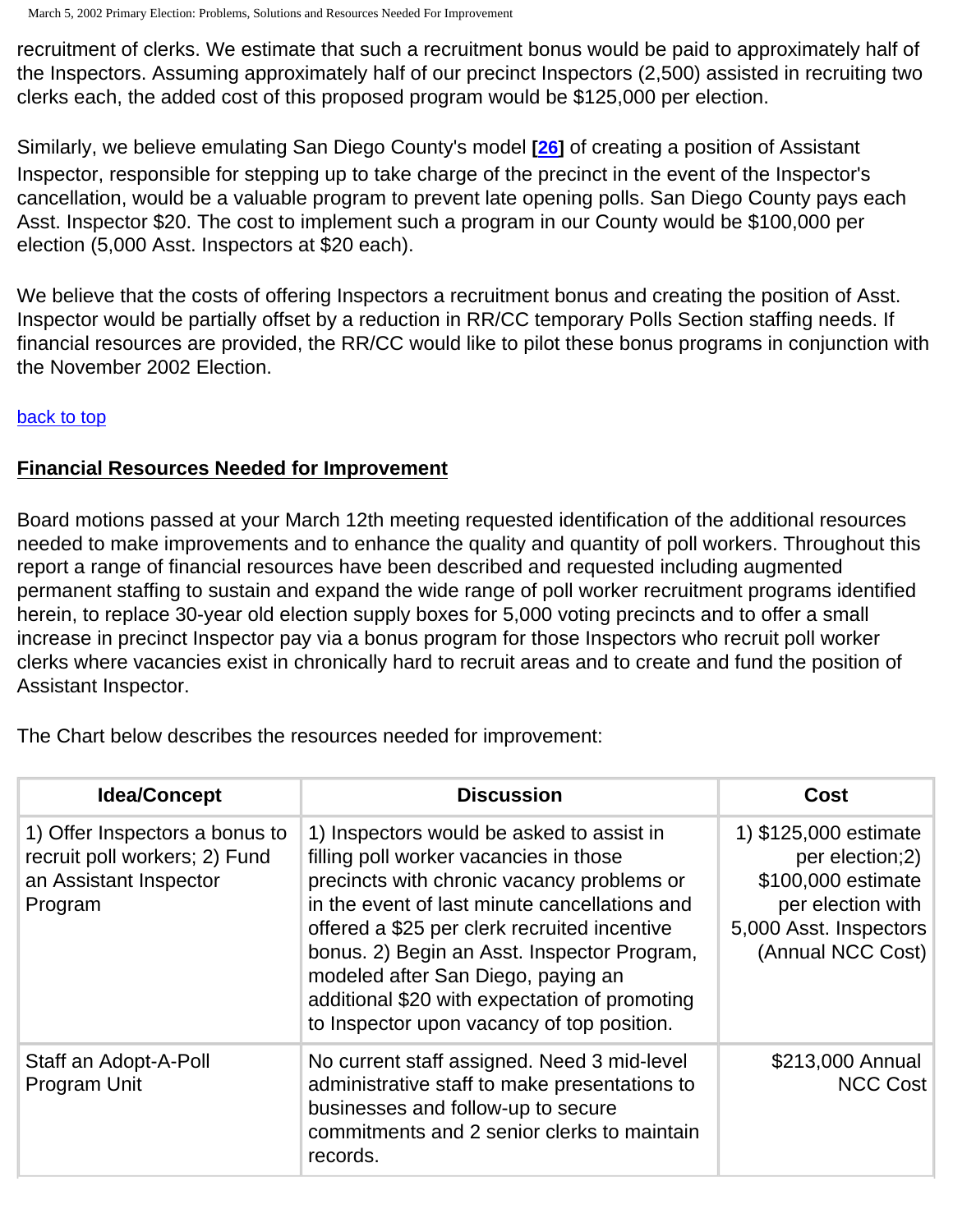| <b>Augment staff of County</b><br><b>Employee Poll Worker</b><br>Program Unit | Current staff is two intermediate clerks. Need<br>a minimum of 2 mid-level administrative staff<br>and at least 3 senior clerical staff to conduct<br>year-round recruitment and training and<br>maintain records.                                                                     | \$189,000Annual<br><b>NCC Cost</b>  |
|-------------------------------------------------------------------------------|----------------------------------------------------------------------------------------------------------------------------------------------------------------------------------------------------------------------------------------------------------------------------------------|-------------------------------------|
| Augment staff of H.S. Student<br>Poll Worker Program Unit                     | Current staff is several temporary clerks and<br>temporary student interns only at major<br>election periods. Need 2 mid-level<br>administrative staff and 3 senior clerks to<br>conduct year-round recruitment and maintain<br>appropriate contact with teachers and keep<br>records. | \$189,000Annual<br><b>NCC Cost</b>  |
| Staff a Poll Worker Academy<br>Unit                                           | No staff currently assigned to this dormant<br>pilot program. Need 3 administrative staff<br>and 4 senior clerks to establish, maintain and<br>instruct an on-going Poll Worker Academy.                                                                                               | \$271,000Annual NCC<br>Cost         |
| <b>Polling Place Rental Increase</b>                                          | For years the County has paid \$25 rental per<br>poll site (Cities increased this to \$50 several<br>years ago). This proposal would increase<br>rental by another \$25 per precinct (5,000<br>precincts)                                                                              | \$125,000 Annual<br>NCC cost        |
| Replace 5,000 Election<br><b>Supply Boxes</b>                                 | Current boxes are 30 years old and unwieldy<br>due to 54-pound weight of pct. election<br>supplies. Purchase new ones on wheels with<br>handles.                                                                                                                                       | \$600,000Estimated<br>one-time cost |
| <b>Grand Total</b>                                                            | 1st year cost (on-going \$1,112,000 NCC)                                                                                                                                                                                                                                               | \$1,712,000                         |

#### [back to top](#page-0-0)

However, augmenting RR/CC financial resources as described above can only be effective in conjunction *with retaining the Department's current net County cost (NCC)*. The CAO's current recommendation for the RR/CC's FY 2002-2003 budget reflects a reduction of \$2.5 million in NCC that includes \$2.2 million in election services funding reduction and a third of a million dollars in other miscellaneous reductions. Additionally, we presented information to the CAO at the Department's March 1, 2002 budget hearing that clearly showed the financial impact of redistricting, combined with the Modified Closed Primary format, caused sample ballot printing costs for the March 2002 Primary Election to double from a budgeted \$1.8 million to approximately \$3.7 million.

The current CAO recommended budget for the RR/CC does not contain any augmentation for sample ballot printing costs which are also anticipated to increase by at least 40% for the November 2002 General Election. **[[27\]](#page-22-4)** Consequently, our Department's budget is slated to begin FY 2002-2003 approximately \$4.4 million in the hole **[\[28\]](#page-22-5)**. It will do little good to augment the RR/CC budget by the \$1,712,000 identified on the chart above for needed improvements if the proposed FY 2002-2003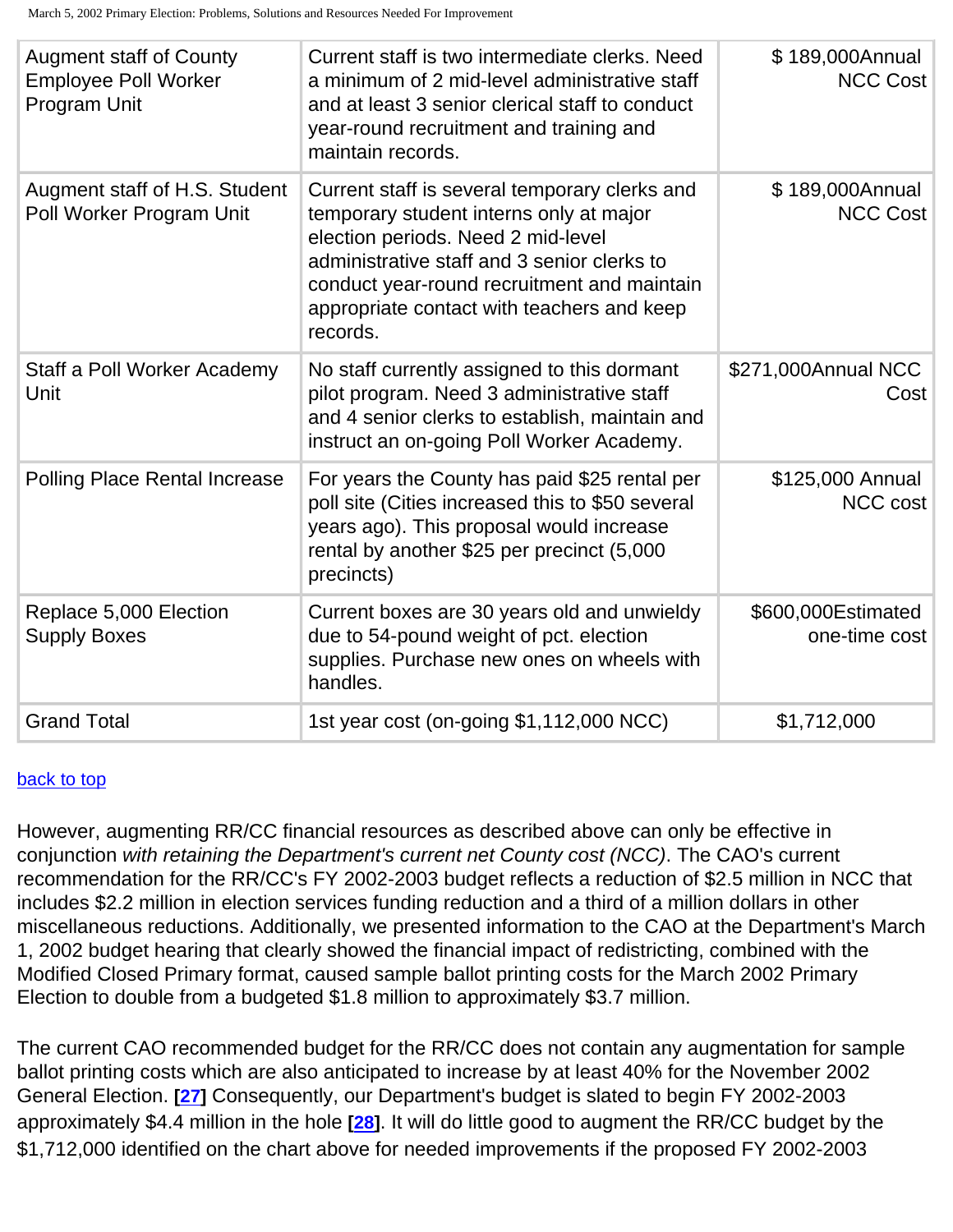budget cuts are approved by your Board. For perspective, the additional \$1,712,000 (of which \$1,112,000 would be on-going NCC) represents an increase of only 5% of the average \$20 million cost of election supplies and services per each countywide election.

# **Conclusion**

The Registrar-Recorder/County Clerk Department experienced a number of problems conducting the March 5, 2002 Primary Election. The most significant involved recruitment and retention of polling locations and poll workers principally due to an unprecedented number of last-minute poll worker cancellations that resulted in 121 of the County's 4,845 poll sites (2.5%) opening after 7 a.m. The problems experienced in administering this election were compounded by the unusual circumstances surrounding the collision of the first March Gubernatorial Primary Election, held three months earlier than ever before, with the effects of major political jurisdictional boundary lines changes from the recently completed decennial redistricting process. Because legislative redistricting created more changes than ever before, there was a much greater impact on reconfiguration of voting precinct boundaries which, by law, cannot bisect any other political jurisdictional lines. Consequently, approximately 20% of the County's voters were affected by re-drawn precinct boundaries and were assigned to unfamiliar polls. The redistricting process is still on-going for cities and school districts and will impact the conduct of the November 2002 election. **[\[29](#page-22-6)]**

#### [back to top](#page-0-0)

The volume of the problems encountered on March 5 came uncomfortably close to fulfilling the alarm sounded in the comprehensive management audit of the RR/CC Department, conducted by the outside consulting firm *Strategica*, that was released in November 2000. A key passage stated:

> *"Thus far the RR/CC has been able, with great exertion, to fully staff their 4,900+ polling precincts. As recruiting becomes more difficult over time the margin for error will become smaller and more difficult to maintain. Without a specific strategy for addressing potential poll worker shortages, the County could find itself in a reactive position forced to draft County employees or reduce poll site staffing to the point where minor polling problems are not addressed in time or at all."*

This audit recommended the infusion of additional financial resources, including augmenting staff with administrative and mid-level management positions, to prevent a crisis from occurring. However, as was described more fully earlier in this report (Attachment 5), audit-driven personnel positions requested in the Department's budget submission for FY 2001/2002 were denied and the CAO's current recommendation for FY 2002-2003 includes a budget reduction that accumulates to \$2.5 million **[\[30](#page-22-7)]**. As requested, this report identifies (on page 21) an additional request totaling \$1,712,000 for resources needed to improve the conduct of elections and avoid recurrence of problems experienced in the March 5, 2002 Primary Election.

The problematic conditions were compounded by introduction of the most confounding primary election rules ever devised - the "Modified Closed" Primary. This new format is sometimes referred to as the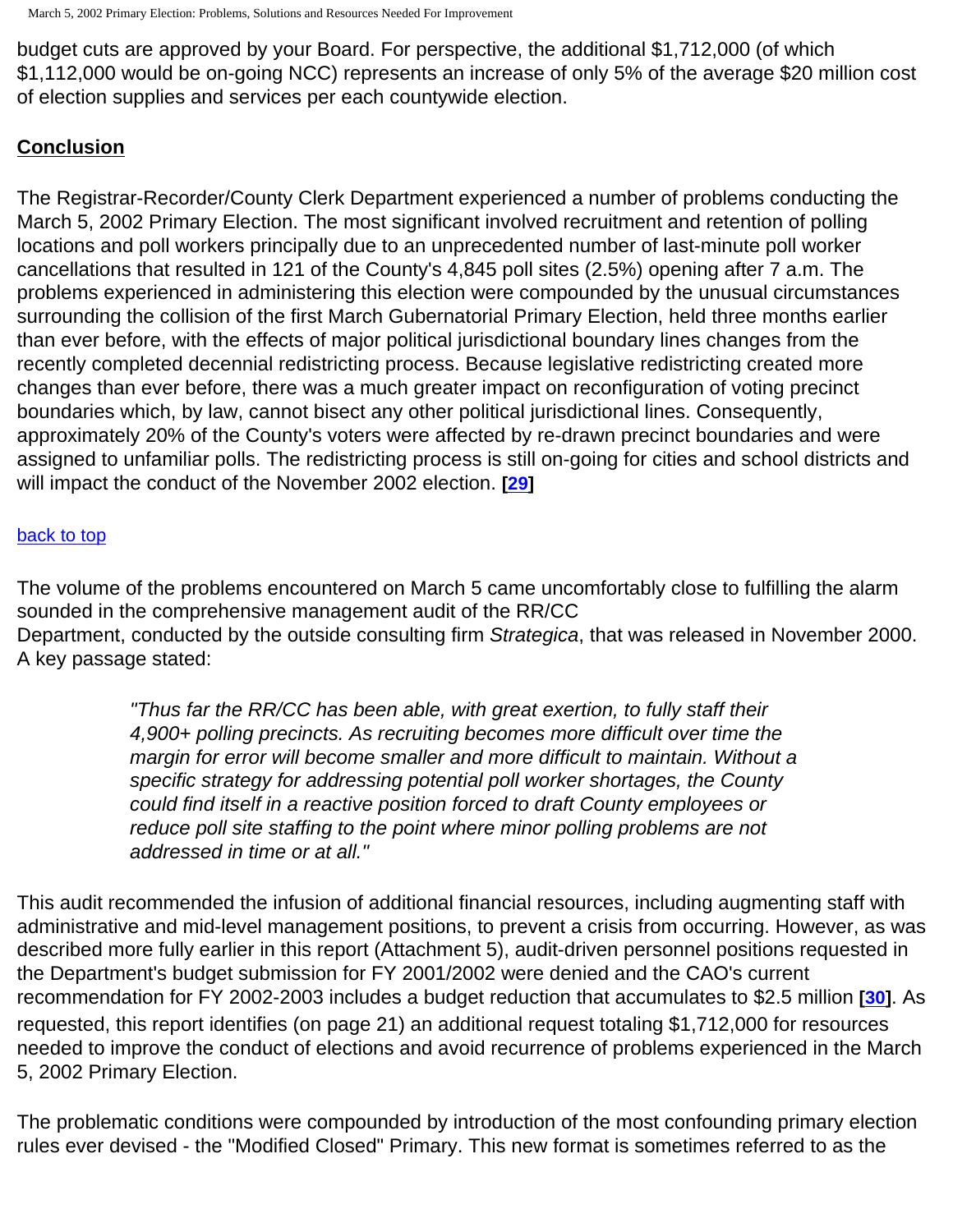March 5, 2002 Primary Election: Problems, Solutions and Resources Needed For Improvement

"Slightly Ajar" Primary because it is a confusing hybrid of the former Closed and recently "Open/Blanket" primary rules. **[\[31](#page-22-8)]**

Post-election research has revealed that registrars of voters statewide struggled with similar problems including an unprecedented number of poll worker cancellations for the March 2002 Primary Election **[[32\]](#page-22-9)**. The pervasive nature of these experiences forebodes a repeat in the next primary election, the March 2004 Presidential Primary. Assuming retention of the "Modified Closed" Primary format and the expected continuation of the Democratic and Republican parties decision to allow non-partisan voters to cross-over to their elections, the problems with this format will be much more severe *as non-partisan voters will be prohibited from voting on the presidential contest*. That key restriction will undoubtedly confuse and possibly enrage non-partisan voters who can be anticipated to direct their anger at poll workers. Such a situation is bound to cause poll worker recruitment problems as well as defections on election day.

#### [back to top](#page-0-0)

Additionally, the acceleration of major structural changes to electoral laws is continuing at a dizzying pace. A well-funded initiative is currently circulating in California to place "same day" voter registration on the November 2002 ballot. The recent change from 29 days to the 15-day voter registration deadline caused problems in electoral administration **[[33\]](#page-22-10)** and permitting voter registration on election day would undoubtedly complicate matters. Also, the U.S. Senate is poised to pass legislation **[[34\]](#page-22-11)** that would create a two-tiered system of voter identification with first time voters in Federal elections falling under a requirement to show identification at the polls (or when submitting an absentee ballot) while previouslyregistered voters would not incur an identification requirement.

At a two-day hearing of the State Assembly's Elections and Reapportionment Committee held in January 2001 (immediately following the November 2000 Presidential Election with the stated goal of taking testimony from experts on how to avoid Florida-like electoral administration problems), several registrars of voters testified that electoral processes must be simplified to prevent an increase in the number of errors on the part of voters and election administrators alike. Unfortunately, recently enacted laws such as the 15-day voter registration deadline, advancing the Gubernatorial primary election to March instead of June combined with the format change to "Modified Closed", and extending permanent absentee voter status to all voters, to name a few, have vastly complicated the process of administering elections.

Into this environment of unrelenting change looms the requirement for California counties that currently use punch card voting systems (including Los Angeles County) to convert to a different voting system no later than the March 2004 Presidential Primary election .

The election process is fragile. With the uncontrollable external forces mentioned above causing continual changes to the election environment, the RR/CC must have sufficient staff and other financial resources identified herein to create the necessary internal controls and structure to conduct elections appropriately in order to maintain public confidence in the democratic process.

#### [back to top](#page-0-0)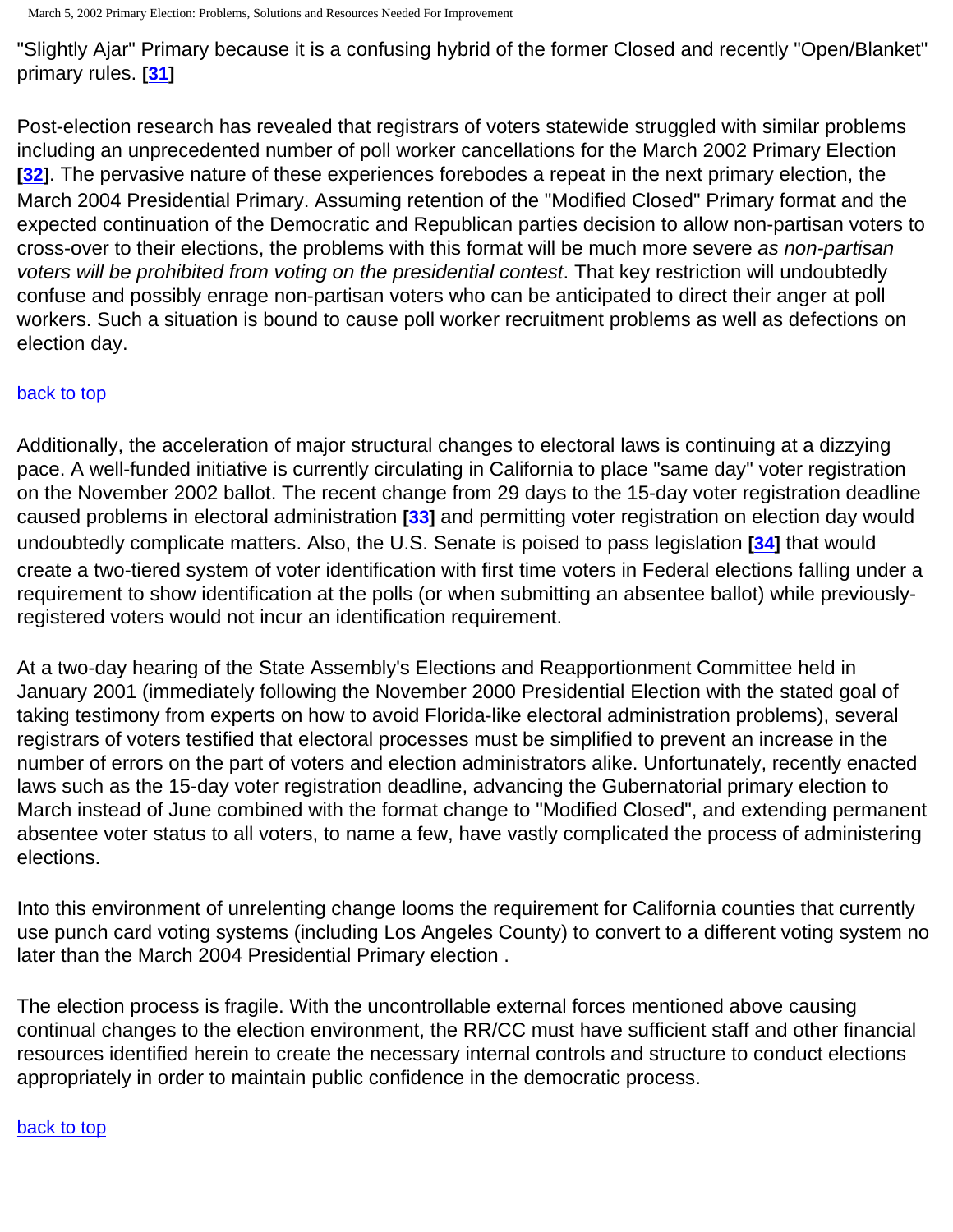#### **Footers:**

# **\*\* Attachments may require Adobe Acrobat Reader to view .pdf files. [Click here](http://www.adobe.com/products/acrobat/readstep2.html) to download Adobe Acrobat Reader for free.**

<span id="page-20-0"></span>**1**. Board motions are found at [Attachment 1](http://www.lavote.net/general/3-5-02PSR/attach1.pdf) *(.pdf file)*.

<span id="page-20-1"></span>**2**. See [Attachment 2](http://www.lavote.net/general/press/feb7-02.htm) for February 7th press release entitled New Laws Will Significantly Impact March 5 Primary Election (Press Briefing Scheduled) in which the RR/CC was quoted as saying "I am very concerned that confusing new state election laws will result in unintended consequences, including much greater opportunity for misunderstandings and errors on the part of voters and precinct poll workers alike."

<span id="page-20-2"></span>**3**. Under the previous Open format, any voter, regardless of party affiliation, could vote for candidates of any political party. When the U.S. Supreme Court declared California's Open primary unconstitutional in July 2000, the state legislature wanted to preserve the opportunity for nonpartisan registered voters to participate in primary elections if the political parties chose to allow it. While this demonstrated legislative good intentions, the new "Modified Closed" Primary format resulted in confusing inconsistency as four of the seven political parties (Democratic, Republican, American Independent and Natural Law parties) chose to allow non-affiliated voters to vote for their partisan candidates while the other three (Libertarian, Green and Reform) did not. Furthermore the Democratic and Republican parties decided to preclude nonpartisan voters from voting on party Central Committee contests, while the American Independent and Natural Law parties permitted this. Because this format is neither Open nor completely Closed, Registrars dubbed it the "Slightly Ajar" Primary.

<span id="page-20-3"></span>**4**. The registration deadline for the March 5th election was actually 14 days prior to election day due to the President's Day holiday. Additionally, voter registration forms mailed by voters on the 14th day often do not arrive at the RR/CC office until the 12th or 11th day preceding the election but are still legally valid and must be entered immediately into the voter registration database. Consequently, many voters have to be added to supplemental voter lists that are mailed to poll workers a few days before the election. For the March 5th Primary Election this process was even more complex because voters who executed registration forms between 19 and 14 days prior to the election in order to change their party affiliation nevertheless appeared on precinct voter rosters as being registered with their former political party because their changes in party affiliation appeared only on the mailed supplemental lists that poll workers often forget to reference. The listed party affiliation on the precinct rosters is very important in primary elections because different types of ballots must be issued for each political party whereas in November general elections all voters in a given precinct receive the same ballot.

## <span id="page-20-4"></span>**5**. See [pages 11-13](#page-8-0).

<span id="page-20-5"></span>**6**. As shown in [Attachment 4,](http://www.lavote.net/general/3-5-02PSR/attach4.htm) a record-high 797 Inspectors canceled service including 231 who canceled within five days of the election. Prior countywide elections have experienced an average of 50-75 Precinct Inspector cancellations during the 5 days before the election. The 121 precincts that opened after 7 a.m., constitute 2.5% of the County's 4,845 voting precincts. Of the 121 late opening polls, 51 opened by 8 a.m., 52 between 8 a.m. and noon, 17 opened after noon and one did not open but voters were directed to vote at another polling location down the street.

<span id="page-20-6"></span>**7**. Descriptions of these programs are found on [pages 17-18](#page-13-0) and costs to develop and maintain these programs are found on [page 21-22](#page-16-0).

<span id="page-20-7"></span>**8**. Following the 1990 census, the State Senate and Assembly districts were configured using a "nesting" system